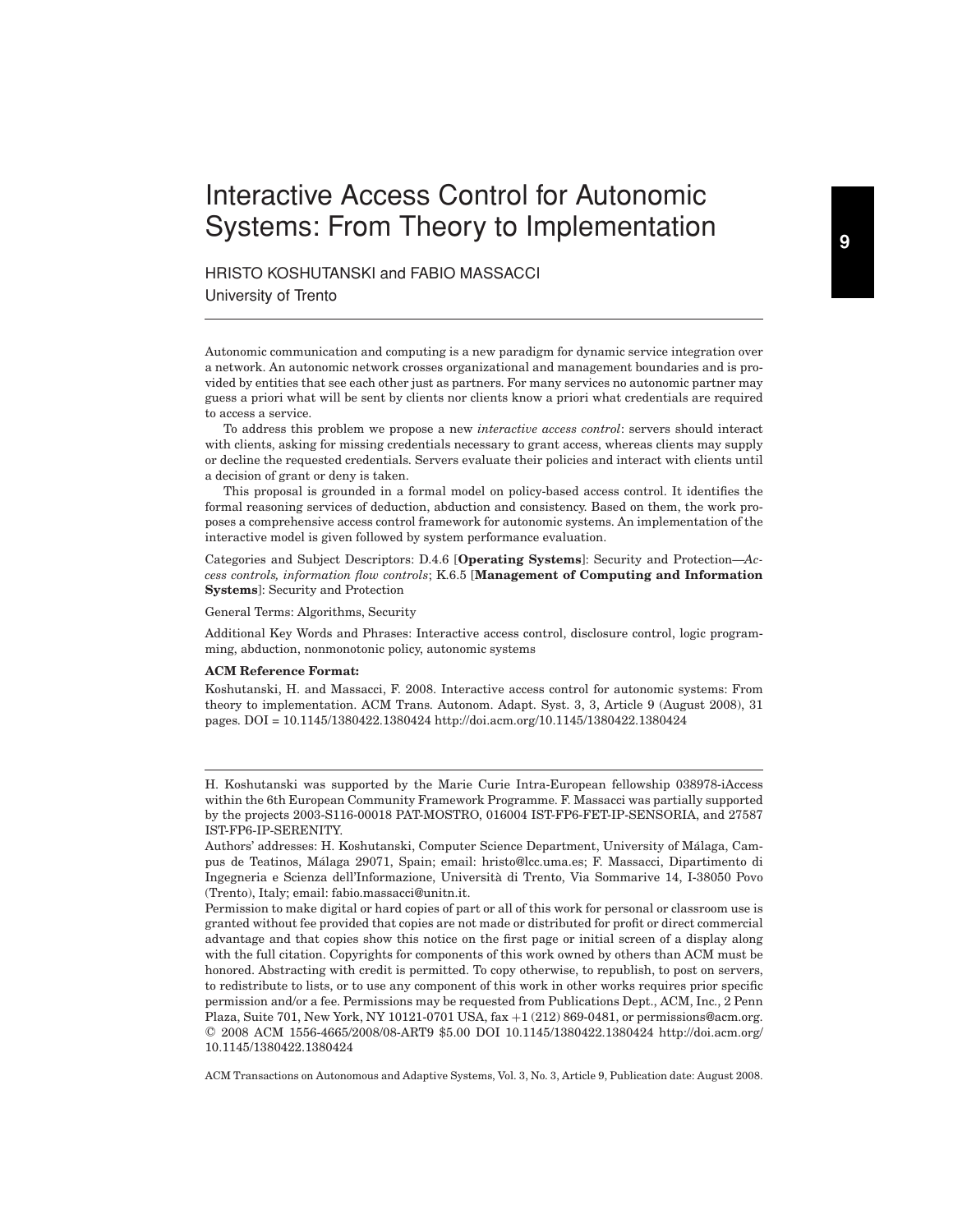## 9:2 • H. Koshutanski and F. Massacci

## 1. INTRODUCTION

Controlling access to services is a key aspect of networking and the last few years have seen the domination of policy-based access control. Indeed, the paradigm is broader than simple access control and one may speak of *policybased self-management networks* (see Sloman and Lupu [1999]; Lymberopoulos et al. [2003]; or the IEEE Policy Workshop series<sup>1</sup>). The intuition is that actions of nodes controlling access to services are automatically derived from policies. The nodes look at events, requested actions and credentials presented to them, evaluate the policy rules according to those new facts and derive the actions [Sloman and Lupu 1999; Smirnov 2003]. Policies can be simple iptables configuration rules for Linux firewalls2 or complex logical policies expressed in languages such as Ponder [Damianou et al. 2001] or a combination of policies across heterogeneous systems as in the OASIS XACML<sup>3</sup> framework.

Dynamic coalitions and autonomic communication add new challenges: an autonomic network comprises nodes that are no longer within the boundary of a single enterprise that could deploy its policies on each and every node and guarantee interoperability. An autonomic network is characterized by properties of self-awareness, self-management and self-configuration of its constituent nodes. In an autonomic network, nodes are like partners that offer services and lightly integrate their efforts into one, hopefully coherent, network.

Since access to network services is offered by autonomic nodes on their own and to potentially unknown clients, the decision to grant or deny access is based on credentials sent by a client. Decentralized applications such as grid systems require support of credentials issued by certificate authorities belonging to distinct administrative domains; require support of delegation of authority based on certified attributes; require collection of credentials located on distributed repositories. This aspect has emerged as the notion of distributed access control, also referred in the literature as trust management [Weeks 2001].

Credentials themselves convey sensitive information and often become subject to unauthorized misused and disclosure. Recent years have seen the emergence of a new concept called trust negotiation [Seamons and Winsborough 2002; Winslett et al. 2002]. It is a policy-based technique that provides clients with the right to protect their own credentials and to negotiate with servers, access to those credentials. Thus trust negotiation allows two network entities (nodes) to mutually establish requirements to access a resource by requesting each other's sensitive credentials until sufficient trust is established.

Although several efficient and powerful negotiation systems have been developed so far [Bonatti and Samarati 2002; Yu et al. 2003; Bertino et al. 2004; Nejdl et al. 2004; Constandache et al. 2007], they focus on specific policy definitions and evaluation of policy requirements. In contrast, we abstract from specific policy settings and provide meta-level access control driven by two logic reasoning services. The logical model presented in the article fills an important gap between policy specification and enforcement. The meta-level

<sup>1</sup>http://www.policy-workshop.org

<sup>2</sup>See http://www.netfilter.org

<sup>3</sup>http://www.oasis-open.org/committees/xacml

ACM Transactions on Autonomous and Adaptive Systems, Vol. 3, No. 3, Article 9, Publication date: August 2008.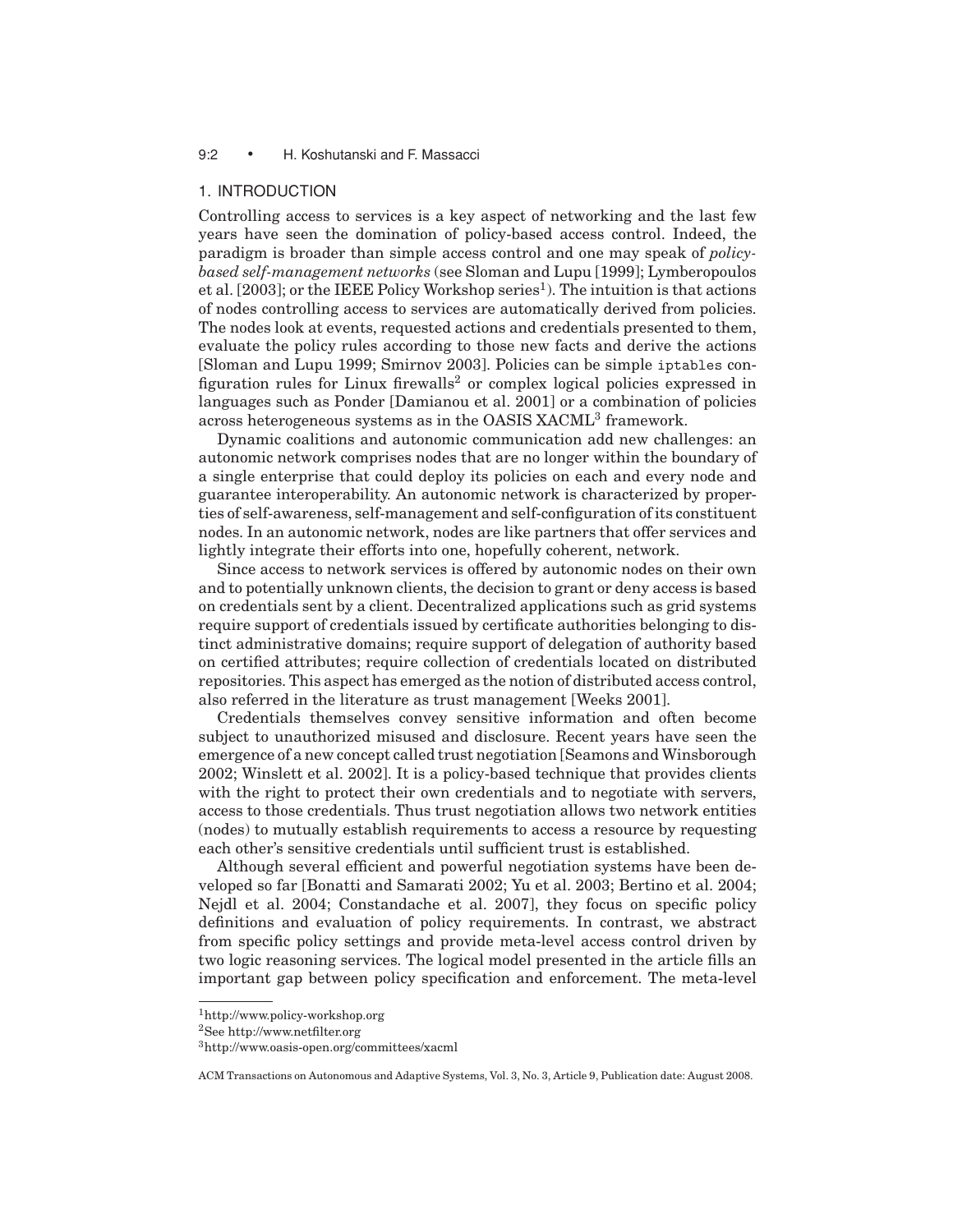approach allows us to cover a wide range of policy specifications (assuming datalog compliant policy) having hundreds of rules, access constraints, complex role hierarchies and nonmonotonic behavior.

In an autonomic communication scenario a client might have all the necessary credentials to access a service but may simply not know it. Equally, it is unrealistic to assume that servers will publish their security policies on the Web so that clients can do policy evaluations themselves. So, it should be possible for a server to ask a client on the fly for additional credentials, whereas the client may disclose or decline to provide them. Next, the server re-evaluates the client's request, considering the newly submitted credentials, and computes an access decision. The process iterates between the server and the client until a final decision of grant or deny is taken. We call this modality *interactive access control*.

Part of these challenges can be solved by using policy-based self-management of networks but not all of them. Indeed, if we abstract away the details of the policy implementation, one can observe that the only reasoning service that is actually used by policy-based approaches is *deduction*: given a policy and a set of additional facts find out all consequences (actions or obligations) from the policy according to the facts. We simply look at whether granting the request can be deduced from the policy and the current facts. Policies could be different [Bertino et al. 2001; Li et al. 2003; Bonatti and Samarati 2002; Winslett et al. 2005; Li et al. 2005] but the kernel reasoning is the same.

Access control for autonomic communications needs another reasoning service: *abduction* [Shanahan 1989]. Loosely speaking, we could say that abduction is deduction in reverse: given a policy and a request to access a network service we want to know what are the credentials (facts) that would grant access. Logically, we want to know whether there is a possibly minimal set of facts that added to the policy would entail (deduce) the request.

If we look again at our intuitive description of the interactive access control, it is immediately seen that abduction is the core service needed by the policybased autonomic servers to reason for missing credentials.

## 1.1 Article Contribution

We present a model for reasoning about access control for autonomic communication. The model abstracts from a specific policy language and provides an algorithm based on deduction and abduction reasoning services for policy evaluation and enforcement. The key aspect of the algorithm is that if a client does not have enough access rights the algorithm computes on the fly, missing credentials necessary for the client to get access. Thus a server interacts with a client asking for possible solutions that unlock a service.

Further the article explores the interactive access control model from theoretical and practical aspects. It analyzes the behavior of the model when applied to monotonic and nonmonotonic policies and against cooperative and malicious clients. Technical guarantees of correctness and completeness are proven against monotonic and nonmonotonic policies, called well-behaved policies. An implementation of the model is given together with its performance evaluation.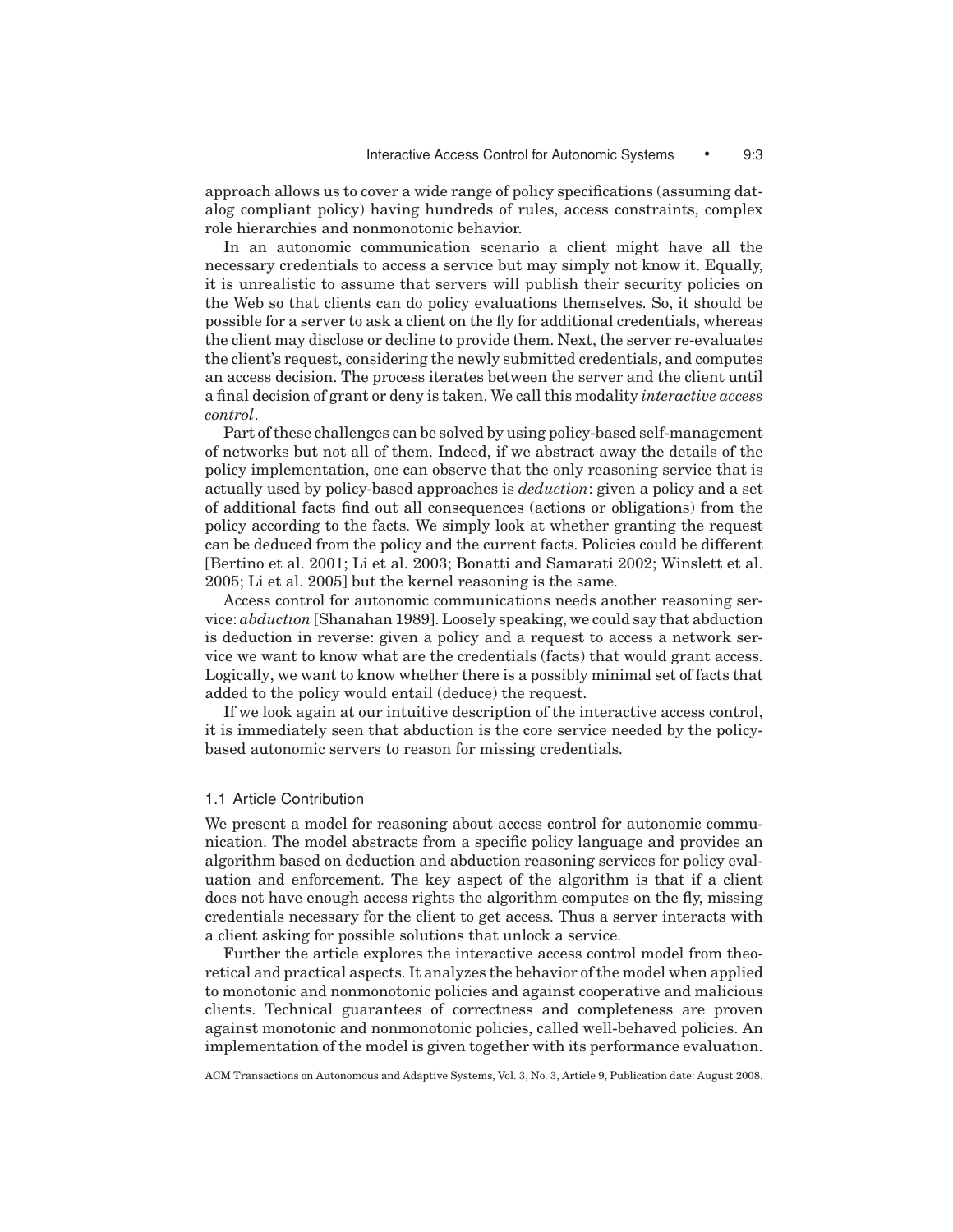#### 9:4 • H. Koshutanski and F. Massacci

Fig. 1. Traditional access control.

Results presented in the article can be applied to multi-agent systems or distributed systems comprising communications among autonomic nodes (software agents, network servers, or mobile devices) having their own resources, processing capabilities, and computing power.

The article follows by introducing the starting point of interactive access control and comparing it with existing approaches. Section 3 presents the semantics of the logical model and identifies the different reasoning services used in the model. Section 4 introduces the interactive access control algorithm followed by an example scenario in Section 5. Section 6 formally defines and proves the model's guarantees of correctness and completeness. Section 7 describes in detail, the interactive access control prototype, called iAccess. Next, Section 8 presents the prototype performance evaluation. Section 9 concludes the article. The appendix shows proofs of theorems stated in the article.

# 2. FROM ACCESS CONTROL TO INTERACTION

We will introduce the concept of interactive access control by evolving existing access control frameworks. Let us start with traditional access control. A server has a *security policy for access control*  $P_A$  that is used when taking decisions about the use of services offered by a service provider. A user submits a set of credentials  $C_p$  and a service request  $r$  in order to execute a service. We say that policy  $P_A$  and credentials  $C_p$  entail  $r$  meaning that request  $r$  should be granted by policy  $P_A$  and the presented credentials,  $C_p$ .

Figure 1 shows the traditional access control decision process [De Capitani di Vimercati and Samarati 2001]. Whether the decision process uses Role-Based Access Control [Ferraiolo et al. 2001], Simple Public Key Infrastructure [SPKI 1999], RT framework [Li et al. 2002] or other trust management frameworks it is immaterial at this stage: they can be captured by suitably defining  $P_A, C_p$ , and the entailment operator.

A number of works have deemed such blunt denials unsatisfactory. Bonatti and Samarati [2002] and Yu et al. [2003] proposed sending back to clients some of the policy rules that are necessary to gain additional access. Subsequent promising approaches [Bertino et al. 2004; Nejdl et al. 2004; Kapadia et al. 2004; Constandache et al. 2007] have developed their own polices and mechanisms for deriving and negotiating policy rules.

Bonatti and Samarati's approach defines that governing access to services is composed of two parts: prerequisite rules and requisite rules. Prerequisite rules specify the requirements that a client should satisfy before being considered for the requirements stated by the requisite rules, which in turn grant access to services. Their approach does not decouple policy disclosure from policy satisfaction, as noted in Yu and Winslett [2003].

<sup>(1)</sup> check if  $\mathcal{P}_{\mathcal{A}}$  and  $\mathcal{C}_p$  entail r,

 $(2)$  if the check succeeds then grant access

 $(3)$ else deny access.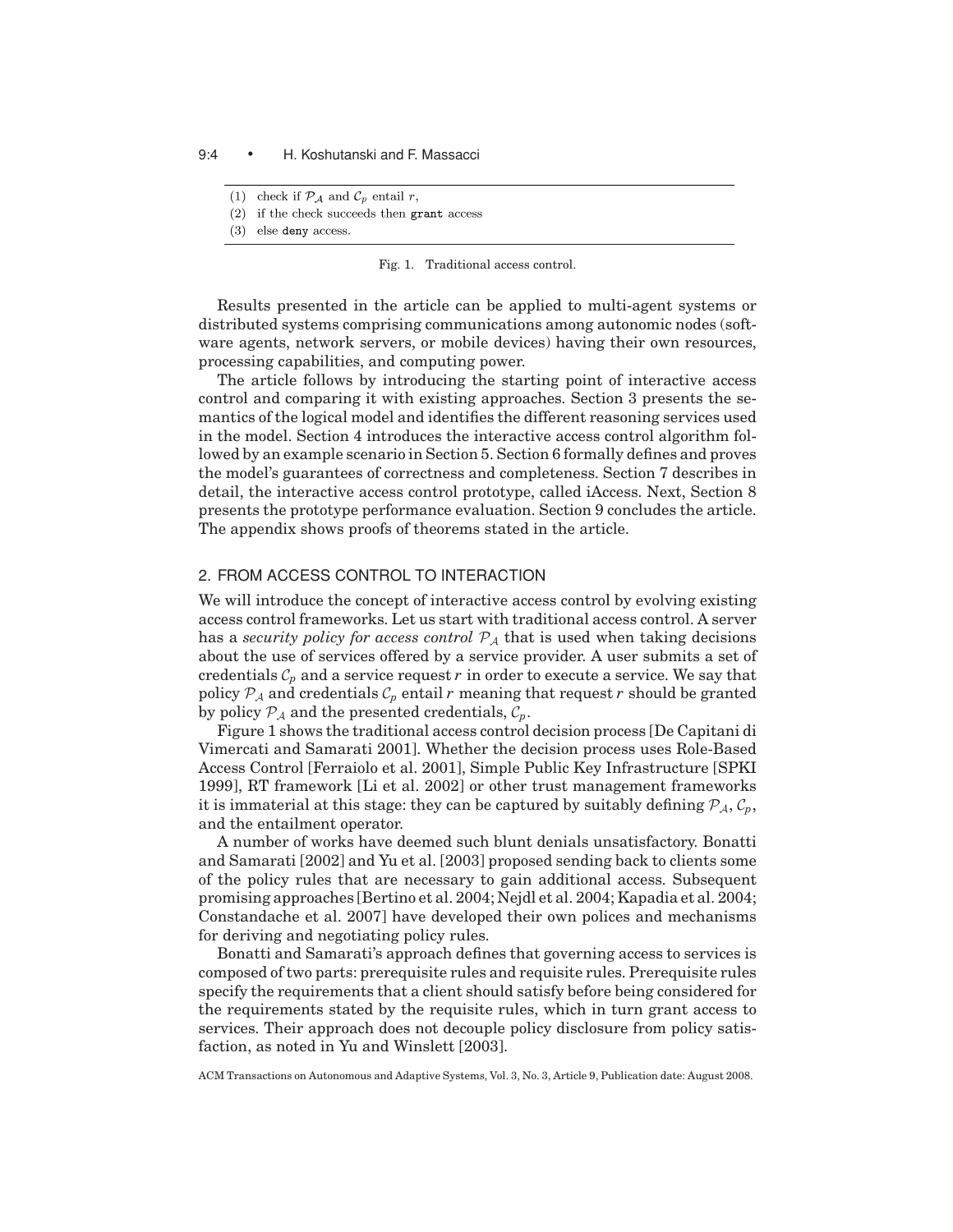Yu and Winslett [2003] overcome this limitation and propose treating policies as first class resources: each policy protecting a resource is considered as a sensitive resource itself, whose disclosure is recursively protected by another policy, called meta-policy.

The meta-policy approach is also used in Bertino et al. [2004]. In this work, each resource is protected by one or more disclosure policies. Each disclosure policy has its policy preconditions and the policy content is revealed if one of the preconditions is satisfied. Each policy precondition has as its own policy precondition that at least one of them must be satisfied before the policy content is released.

If we look at the underlying policy models one can find that either of the approaches requires policies to be flat: a policy protecting a resource must contain all credentials needed to allow access to that resource. As a result, it calls for structuring of policy rules counter-intuitive to the access control point of view. For instance, a policy rule may say that for access to the full text of an online journal article, a requester must satisfy the requirements for browsing the journal's table of contents plus some additional credentials. A rule detailing access to the table of contents could then specify another set of credentials. Even this simple scenario is not intuitive in either formalism.

Further, constraints that would make policy reasoning nonmonotone (such as separation of duties) require looking at more than one rule at a time. So, if the policy is not flat, it has constraints on the credentials that can be presented at the same time, or if a more complex role hierarchy is used, these systems would not be complete.

The work by Kapadia et al. [2004] proposes inferring possible alternatives from failed requests based on the policy scheme of Yu and Winslett. The work uses ordered binary decision diagrams (OBDDs) to represent a resource's policy and its meta-policies. The root of the diagram is the resource itself, and its successors are the policy requirements protecting the resource. The policy requirements have further successors that are the meta-policy requirements and so on. Upon the failure of a request, the approach traverses the diagram from the root to its true state (representing grant status) and finds all alternatives that would satisfy the request.

The work inherits the monotonicity limitations of Yu and Winslett's settings. The scheme reasons on a single rule specifying a resource's policy and its relevant meta-policy rules in order to find missing credentials satisfying the request. As such, the approach cannot scale to nonmonotonic access policies because they require looking at more than one rule (often the entire policy) at any time.

In general, protecting resources' policies with meta-policies in the access policy itself, allows a system to have control of when a policy can be disclosed from when a policy is satisfied. However, this approach interlocks access and disclosure reasoning in one security policy setting.

The foundation of our approach is to decouple the decision about access from the decision about disclosure. Resource access is decided by the business logic whereas policy disclosure is due to security and privacy considerations. We first define decision about access: if a requestor has enough access rights to get a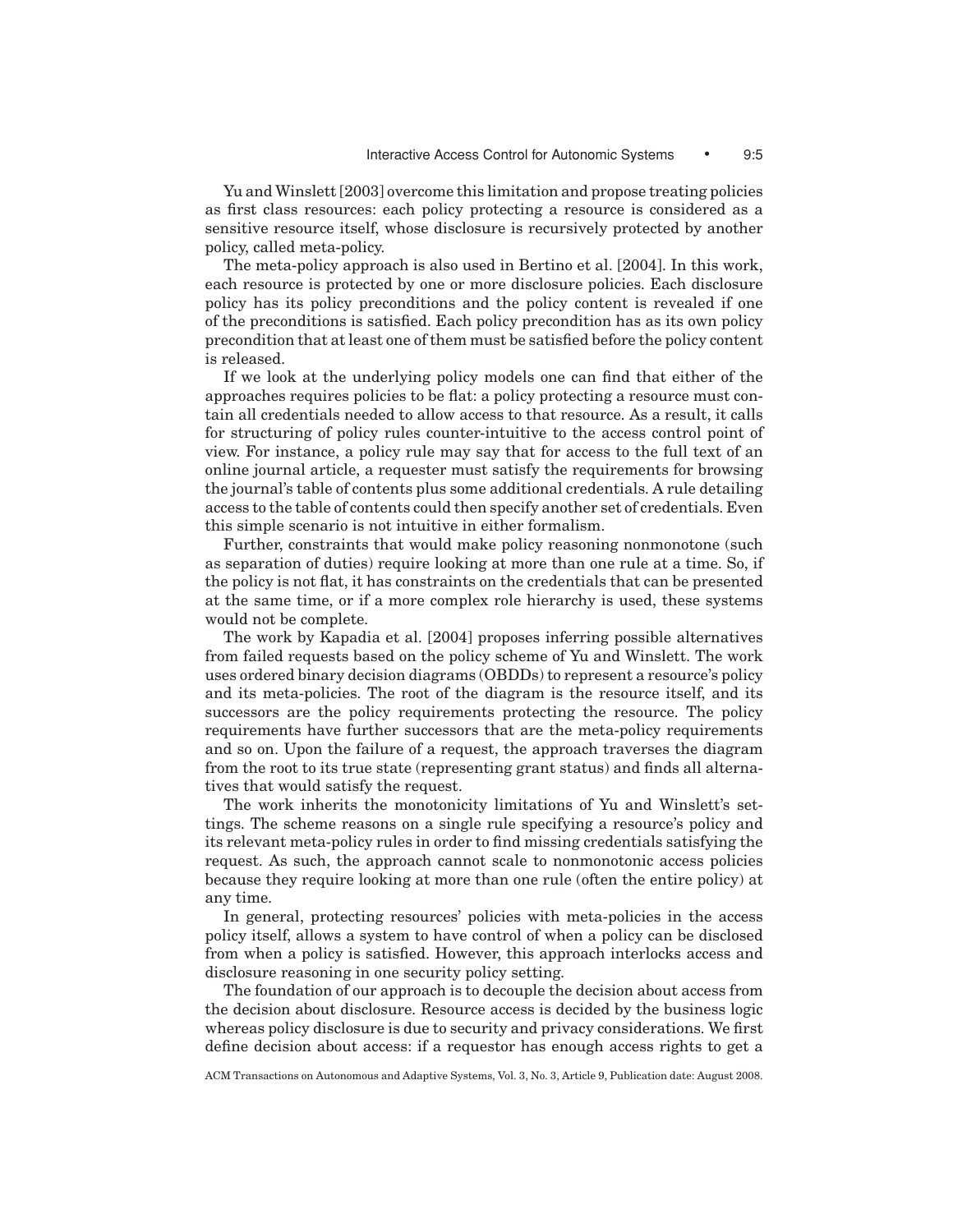## 9:6 • H. Koshutanski and F. Massacci

|     | (1) check if $\mathcal{P}_A$ and $\mathcal{C}_p$ entail r,                               |  |  |  |
|-----|------------------------------------------------------------------------------------------|--|--|--|
| (2) | if the check succeeds then grant access else                                             |  |  |  |
|     | (a) compute a set $\mathcal{C}_M$ such that:                                             |  |  |  |
|     | $-\mathcal{P}_A$ together with $\mathcal{C}_p$ and $\mathcal{C}_M$ entail r, and         |  |  |  |
|     | $-\mathcal{P}_A$ together with $\mathcal{C}_p$ and $\mathcal{C}_M$ preserve consistency. |  |  |  |
|     | (b) if $\mathcal{C}_M$ exists then ask $\mathcal{C}_M$ to the client and iterate         |  |  |  |
|     | (c) else deny access.                                                                    |  |  |  |
|     |                                                                                          |  |  |  |

Fig. 2. Basic idea of interactive access control.

resource according to an access policy. If access fails then it is necessary to decide about disclosure and the necessity of information to explain why access failed. If enough information is disclosed to justify the necessity of additional requirements (what is missing to grant access) then ask for these requirements, otherwise if there is not enough information to justify access failure, then deny access.

The important aspect here is that the decision about disclosure comes only if the decision about access fails as opposed to the current approaches.

## 2.1 Intuition 1: Advanced Reasoning Service Abduction

If we abstract the above approaches, the only reasoning service used for access control is *deduction*—check if the request follows from a security policy and presented credentials.

We identify the need of another reasoning service, called *abduction*—check what missing credentials are necessary so that the request can follow from the policy and the presented credentials. Thereupon, we present the basic idea of interactive access control shown in Figure 2.

The "compute a set  $C_M$  such that ..." (step 2a) is exactly the operation of abduction, formally defined in Section 3. An essential part of the abduction reasoning is the computation of a set of missing credentials that is a solution for the request and, at the same time, is consistent with the policy state. The consistency property gives us strong guarantees for the missing set of credentials when applying the algorithm on nonmonotonic policies. Section 6 examines in detail the algorithm's properties.

*Challenge*. Having abduction as a tool for finding missing credentials we face a new challenge: how do we decide the potential set of missing credentials?

It is clearly undesirable to disclose all credentials occurring in  $\mathcal{P}_A$  and, therefore, we need a way to define how to control the disclosure of such a set.

## 2.2 Intuition 2: Disclosure Control Policy

We need two policies: one for granting access to one's own resources and one for disclosing the need of foreign (someone else's) credentials. Therefore, we introduce a *security policy for disclosure control*  $P<sub>D</sub>$ . The policy for disclosure control identifies the credentials whose need can potentially be disclosed to a client. In other words,  $P_A$  protects partner's resources by stipulating what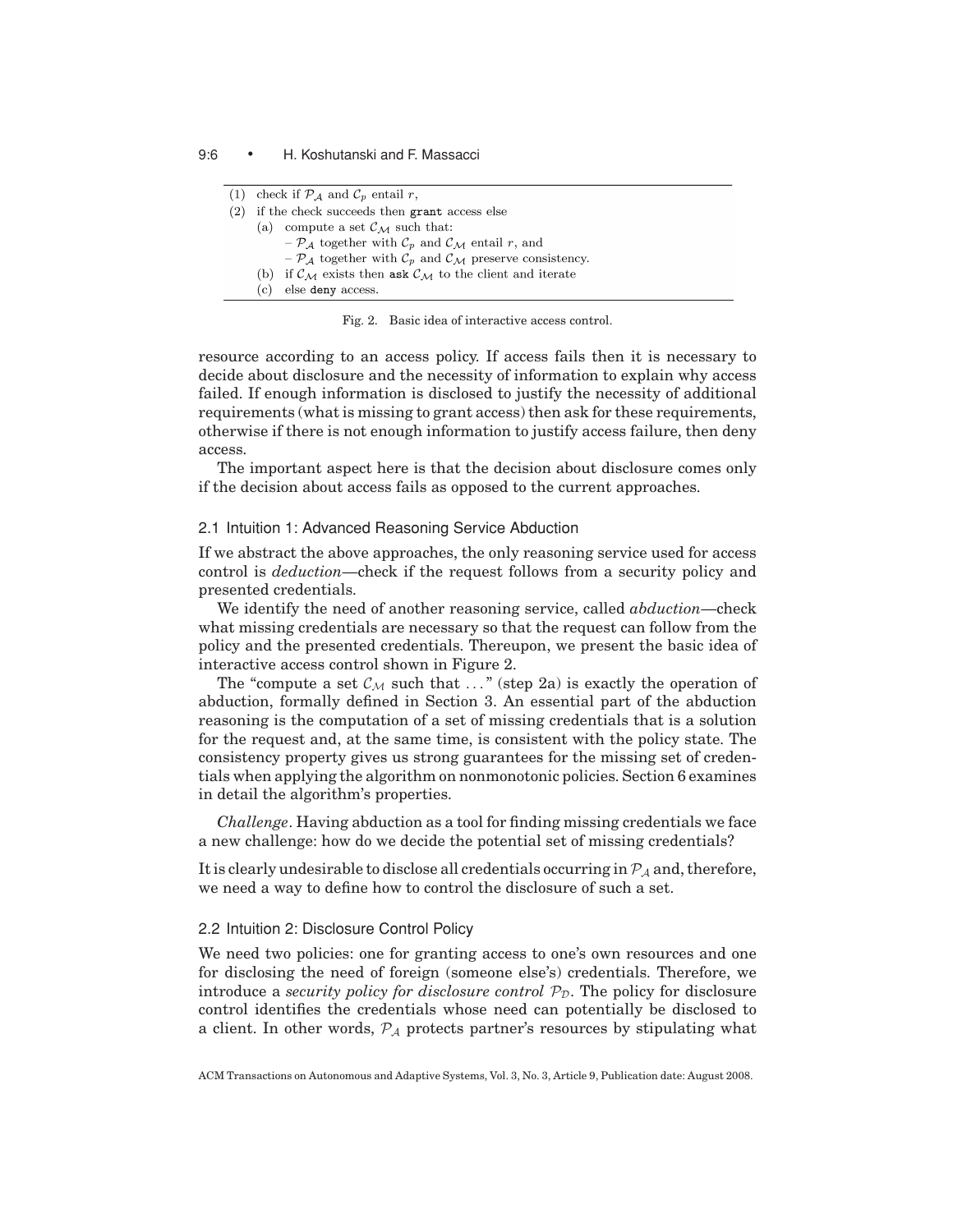|     |     | check if $\mathcal{P}_A$ and $\mathcal{C}_n$ entail r,                                                                               |  |  |  |
|-----|-----|--------------------------------------------------------------------------------------------------------------------------------------|--|--|--|
| (2) |     | if the check succeeds then grant access else                                                                                         |  |  |  |
|     | (a) | compute a set of disclosable credentials $\mathcal{C}_{\mathcal{D}}$ entailed by $\mathcal{P}_{\mathcal{D}}$ and $\mathcal{C}_{p}$ , |  |  |  |
|     | (b) | compute a set of missing credentials $\mathcal{C}_M$ out of the disclosable ones $(\mathcal{C}_M \subset$                            |  |  |  |
|     |     | $(\mathcal{C}_{\mathcal{D}})$ such that                                                                                              |  |  |  |
|     |     | $-\mathcal{P}_A$ together with $\mathcal{C}_p$ and $\mathcal{C}_M$ entail r, and                                                     |  |  |  |
|     |     | $-\mathcal{P}_A$ together with $\mathcal{C}_p$ and $\mathcal{C}_M$ preserve consistency.                                             |  |  |  |
|     | (c) | if $\mathcal{C}_M$ exists then ask $\mathcal{C}_M$ to the client and iterate                                                         |  |  |  |
|     | 'd) | else deny access.                                                                                                                    |  |  |  |
|     |     |                                                                                                                                      |  |  |  |

Fig. 3. Interactive access control with controlled disclosure.

credentials a requestor must satisfy to be authorized for a particular resource while, in contrast,  $\mathcal{P}_D$  defines what credentials among those occurring in  $\mathcal{P}_A$ are disclosable (i.e. can be asked) to the requestor. We note that  $\mathcal{P}_D$  may also identify credentials that do not occur in  $\mathcal{P}_A$  but are required for fine-grained disclosure protection.

Figure 3 shows the refined algorithm with controlled disclosure.

Yu and Winslett's policy scheme determines whether a client is authorized to be informed of the need to satisfy a given policy. While, in our case, having a separate disclosure control policy allows us to determine whether a client is authorized to see the need for single credentials. One can approach a finegrained disclosure control by defining the disclosure of entire policies as single units as well as the disclosure of single credentials composing those policies.

*Stepwise Disclosure Control.* Having a separate disclosure policy allows us to have additional reasoning on the policy that helps us to disclose credentials in a stepwise fashion. The basic intuition is that the logical policy structure itself tells us what credentials must be disclosed to obtain the information that other credentials are missing. The negotiation model presented in Koshutanski and Massacci [2007] extends the interactive algorithm with an additional functionality of computing stepwise sets of missing credentials and requesting them gradually until a solution is agreed that grants a resource. In other words, the ask( $\mathcal{C}_M$ ) function of the interactive algorithm is replaced with a stepwise disclosure of requirements by observing  $P_D$  structure so that at the end  $C_M$  is disclosed to a client.

In this article we will abstract from the stepwise disclosure functionality and treat a set of missing credentials,  $C_M$ , as a single unit of disclosure. One can well apply the stepwise approach on top of the results achieved in the article.

Let us look at Yu and Winslett's own example [Yu and Winslett 2003, p. 4].

*Example* 2.1 (*McKinley Clinic*)*.* [Access Scenario] McKinley clinic makes its patient records available for online access. Let *r* be Alice's record. To gain access to *r* a requester must either present Alice's patient ID for McKinley clinic  $(C_{\text{AliceID}})$ , or present a California social worker license  $(C_{\text{CSWL}})$ , and a releaseof-information credential (*CRoI*) issued to the requester by Alice.

[Disclosure Scenario] Alice wants to keep the latter constraint inaccessible to strangers as it may help them to infer that Alice has mental or emotional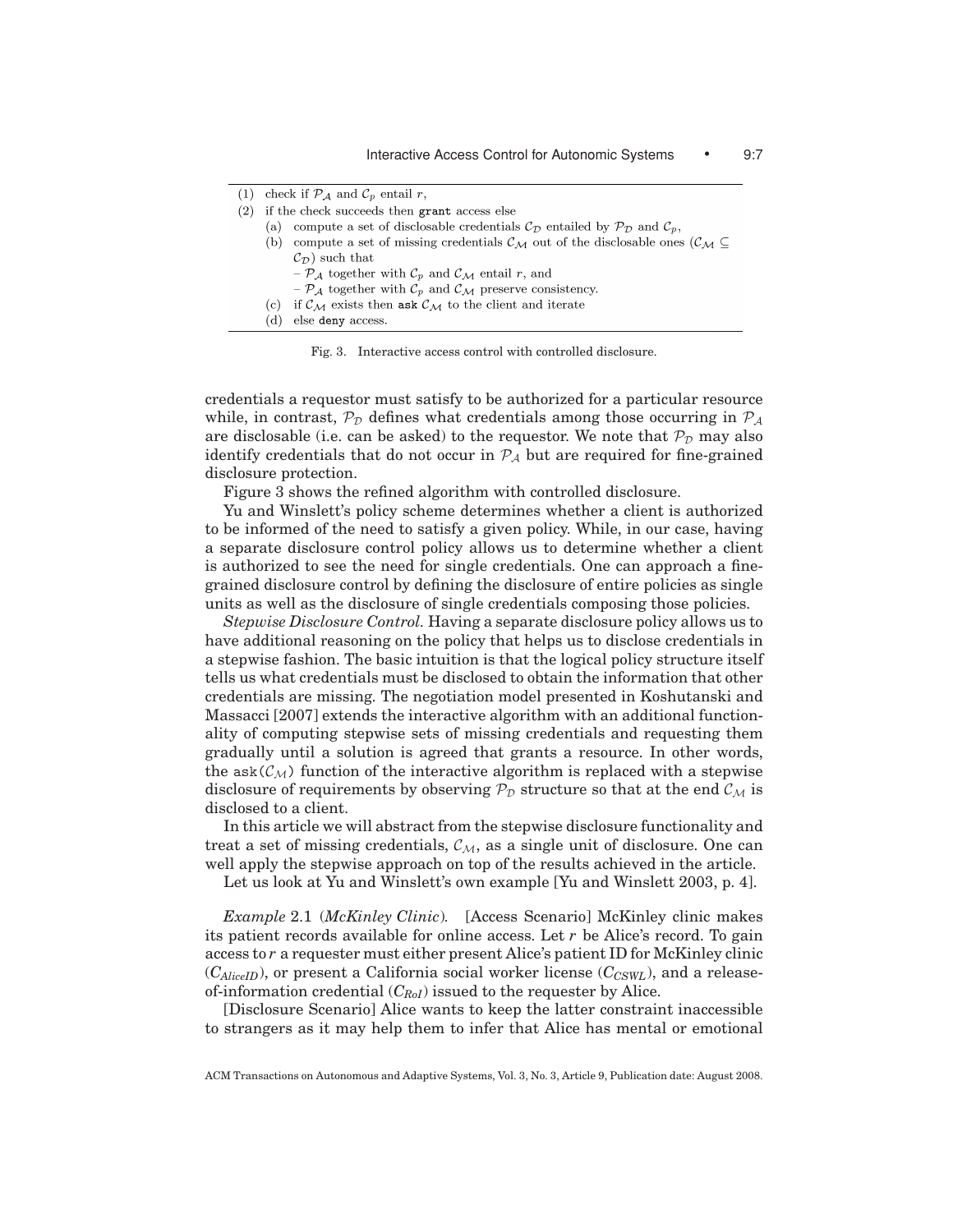#### 9:8 • H. Koshutanski and F. Massacci

problems. However, employees of McKinley clinic (*CMcKinleyEmployee*) should be allowed to see the contents of this policy.

[Security Policy]  $P: \mid r : P$  $P \leftrightarrow P_1 \vee P_2$  and  $P: true$  $P_1 \leftrightarrow C_{AliceID}$  and  $P_1$  : *true*  $P_2 \leftrightarrow C_{CSWL} \wedge C_{RoI}$  and  $P_2 : true$  $P_2 : P_3$  $P_3 \leftrightarrow C_{McKinleyEmployee}$  and  $P_3 : true$ 

 $P$ ,  $P_1$ ,  $P_2$  and  $P_3$  are policy identifiers. *r* and  $P_2$  are protected sensitive resources.

[Example formalization as two logic programs]

| $\mathcal{P}_{\mathcal{A}}$ : $\mid r \leftarrow C_{AliceID}$ . | $\mathcal{P}_{\mathcal{D}}$ : $C_{AliceID}$ . |
|-----------------------------------------------------------------|-----------------------------------------------|
| $r \leftarrow C_{CSWL}, C_{RoI}.$                               | $C_{CSWL} \leftarrow C_{McKinleyEmployee}.$   |
|                                                                 | $C_{RoI} \leftarrow C_{McKinleyEmployee}$     |

 $P_A$  states that access to  $r$  is granted either to Alice or to California social workers that have a release-of-information credential issued by Alice.

 $P<sub>D</sub>$  states that the disclosure of Alice's ID is not protected and potentially released to anybody. The need for credentials  $C_{CSWL}$  and  $C_{RoI}$  is disclosed only to users who have already presented their *CMcKinleyEmployee*.

The motivation for using metapolicies is to protect sensitive access policies from being learned by unauthorized clients: those clients who do not comply with the disclosure requirements. In our case, since we first define a decision about access, one would argue that an opponent can probe an access policy by sending different sets of credentials and monitoring the behavior of the system.

Since the access control model enforces a meta-level interaction process, driven by deduction and abduction reasoning, one can address specific disclosure requirements by properly defining the structure of the access and disclosure policies. For example, one can add to all resources' policies a guarding primitive that its satisfaction requires a certain set of credentials to be presented by an opponent (e.g.,  $r \leftarrow \mathcal{P}_r$ , *guard* . *guard*  $\leftarrow \mathcal{P}_{guard}$ ) in order to learn actual access information. In this way, the primitive causes access failure, even if a resource's policy is satisfied, until the guarding primitive's policy is satisfied. Then, how the guarding requirements are disclosed to the opponent is also the matter of a disclosure policy structure.

Winsborough and Li [2006] postulate a property for safety in automated trust negotiation that further justifies the importance of well-designed access and disclosure policies for protecting the behavior of a system.

A question that would come up is whether the disclosure policy is resource aware—whether we could have an association between resources and credentials protecting resources within  $\mathcal{P}_\mathcal{D}$ . For example, let us have a second resource  $r_2$  protected by credential  $C_{CSWL}$  the disclosure of which does not depend on the presence of *CMcKinleyEmployee*, but which is the case for *r*.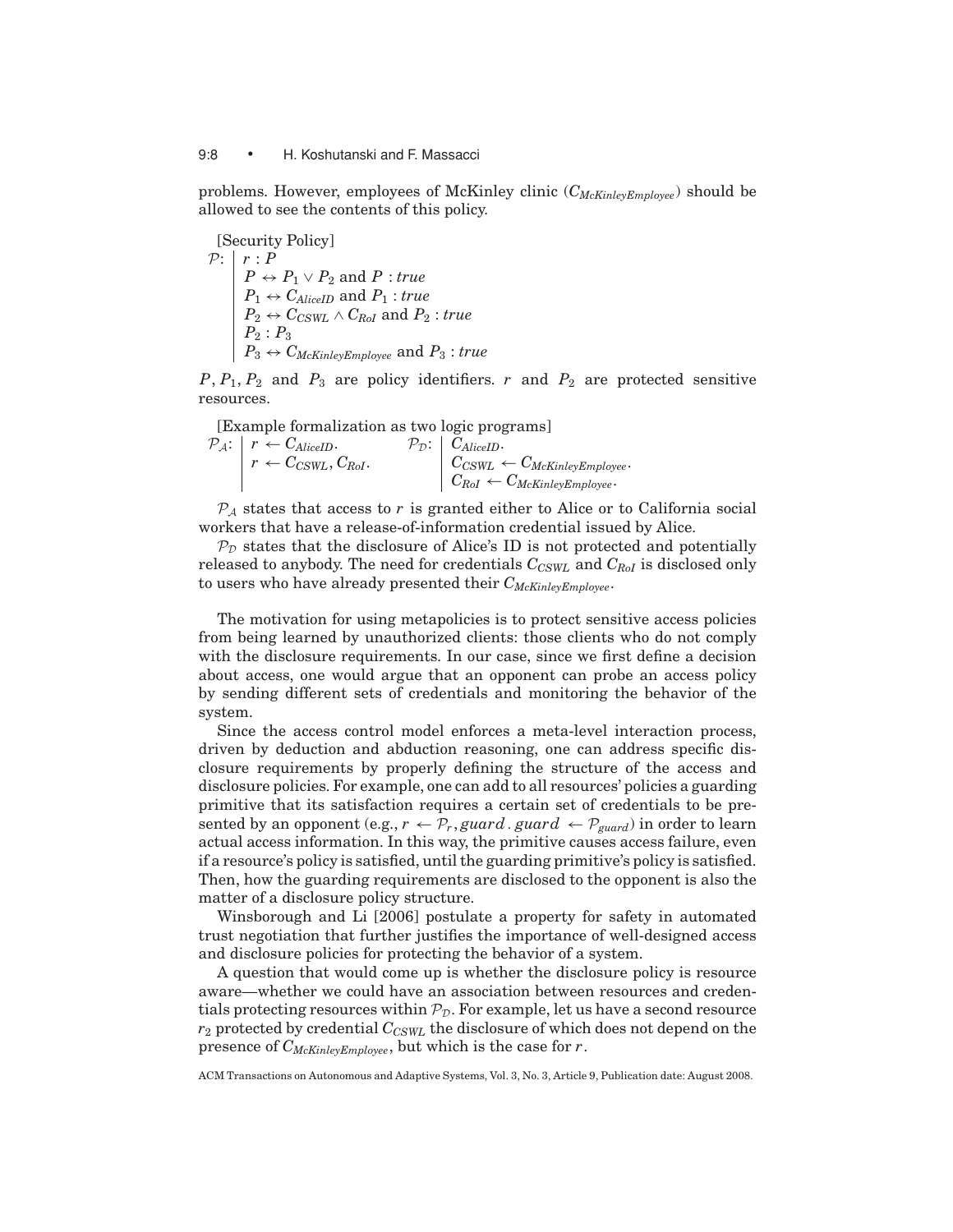*Example* 2.2 (*Fine-grained disclosure control*)*.*

$$
\mathcal{P}_{\mathcal{A}}\colon\n\begin{array}{c}\nr \leftarrow C_{AliceID}.\n\hline\n\begin{array}{c}\nr \leftarrow C_{AliceID}.\n\end{array}\n\end{array}\n\quad\n\begin{array}{c}\n\mathcal{P}_{\mathcal{D}}\colon\n\begin{array}{c}\n\text{C} \text{AliceID} \leftarrow r.\n\hline\n\begin{array}{c}\n\text{C} \text{McKinleyEmployee} \leftarrow r.\n\end{array}\n\end{array}\n\end{array}\n\quad\n\begin{array}{c}\n\mathcal{P}_{\mathcal{D}}\colon\n\begin{array}{c}\n\text{C} \text{McKinleyEmployee} \leftarrow r.\n\hline\n\begin{array}{c}\n\text{C} \text{C} \text{C} \leftarrow P.\n\end{array}\n\end{array}\n\quad\n\begin{array}{c}\n\text{C} \text{C} \text{C} \leftarrow P.\n\end{array}\n\quad\n\begin{array}{c}\n\text{C} \text{C} \text{C} \leftarrow P.\n\end{array}\n\quad\n\begin{array}{c}\n\text{C} \text{C} \text{C} \leftarrow P.\n\end{array}\n\quad\n\begin{array}{c}\n\text{C} \text{C} \text{C} \leftarrow P.\n\end{array}\n\end{array}
$$

 $\mathcal{P}_\mathcal{D}$  states that the disclosure of Alice's ID is potentially released to anybody having requested resource *r*. The need for credential *CMcKinleyEmployee* is released to anybody requesting  $r$ .  $P_1$  is a policy identifier encapsulating disclosure of  $C_{CSWL}$ and *C<sub>RoI</sub>*. The need for credentials *C<sub>CSWL</sub>* and *C<sub>RoI</sub>* is disclosed only to those who have already presented *CMcKinleyEmployee* and requested resource *r*. Alternatively, the need for  $C_{CSWL}$  is released to those clients who have requested  $r_2$ .

To make the interactive algorithm behave as expected, we have to include the service request as a fact when computing the disclosable credentials. Thus, step 2a becomes "compute a set of disclosable credentials  $C_{\mathcal{D}}$  entailed by  $\mathcal{P}_{\mathcal{D}}$ , *r*, and  $C_p$ ."

In the rest of the article, without loss of generality, we assume that the disclosure policy is resource aware and whenever  $\mathcal{P}_{\mathcal{D}}$  is involved it implies  $\mathcal{P}_{\mathcal{D}} \cup$ {*r*}.

Now, if we add the two rules  $\{C_{RoI} \leftarrow r, C_{CSWL} \leftarrow C_{RoI}, r$ .} to  $\mathcal{P}_{\mathcal{D}}$ , then we are able to provide another solution to the example problem that is not intuitive in the policy scheme of Yu and Winslett. We allow a client to know the need for a release-of-information credential issued by Alice without revealing the need of *CCSWL* (inferring Alice has a mental problem). On the other side, *CCSWL* is disclosed only if a client has *CRoI* presented to the system. Thus ensuring only clients evidenced by Alice will know the need for  $C_{CSWL}$ .

*Example* 2.3 (*Rental car service* [*Bertino et al. 2004, p. 832*])*.*

 $\mathcal{P}: \int_{0}^{1} p_{0} I_{1} = (\{\}, Rental\ \text{Car} \leftarrow C_{\text{corrier\_employee}}, C_{ID\ \text{card}}).$  $pol<sub>2</sub> = (\{\}, Rental\_Car \leftarrow C_{driving \, License}).$  $pol_3 = (\{pol_2\}, Rental_Car \leftarrow C_{credit\, card}).$  $pol<sub>4</sub> = (\{pol<sub>3</sub>, pol<sub>1</sub>\}, Rental_Car \leftarrow DELIV$ .

Policy  $pol_4$  says that either  $pol_3$  or  $pol_1$  must be satisfied before granting (delivering) the service *Rental Car*. *pol*<sup>3</sup> states that the release of the need for a credential for a credit card will be shown to those who satisfy  $pol_2$ .  $pol_2$ has no preconditions and releases its content to anybody: the need for a drivers license credential. *pol*<sup>1</sup> has also no preconditions and discloses the need for an employee certificate at Corrier company and credential for an ID card potentially to any client.

[Example formalization as two logic programs]

$$
\mathcal{P}_{\mathcal{A}}\colon \left| \begin{array}{l} \textit{Rental-Car} \leftarrow \textit{C_{driving license}}, \textit{C_{credit}\_ard}. \\ \textit{Rental-Car} \leftarrow \textit{C_{corrier\_employee}}, \textit{C_{ID}\_card}. \end{array} \right|\right.
$$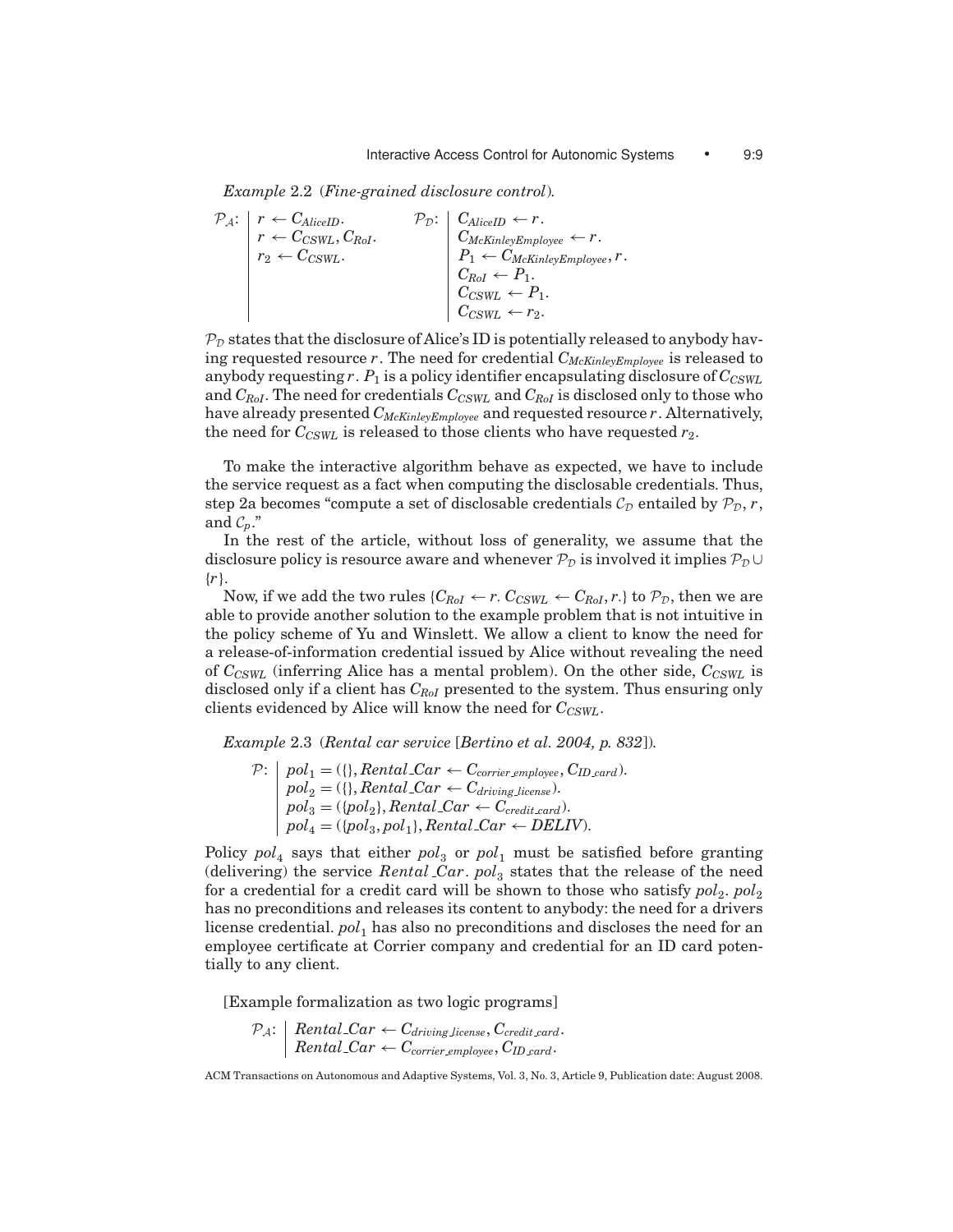9:10 • H. Koshutanski and F. Massacci

PD: *Ccorrier employee* ← *Rental Car*. *CID card* ← *Rental Car*. *Cdriving license* ← *Rental Car*. *Ccredit card* ← *Cdriving license*, *Rental Car*.

If we consider dynamic environments where network (privacy) settings continuously change, one can even define a set of disclosure policies each corresponding to a particular network/system state. For example a disclosure policy may consider a set of environmental factors like time, work load, or other system conditions that could enforce additional disclosure control. These dynamic conditions are likely to be the case in autonomic communication networks. Once the access control algorithm is run it could dynamically select a disclosure policy best suited to the current system state. Having multiple disclosure policies for particular access control requirements is not scalable in the current approaches because they tie access and disclosure requirements into one security policy setting.

#### 2.3 Intuition 3: Extension to Automated Trust Negotiation

A question that would come up when introducing interactive access control is what happens on the client side once the computed missing credentials are requested by a server. The work in Koshutanski and Massacci [2007] extends the interactive model to function on both client and server sides. The intuition is that by mirroring the access control algorithm on the client side, the client is also able to abduce what missing credentials need to be requested to a server in order to disclose its own credentials.

The work proposes a negotiation scheme that builds a negotiation protocol on top of the interactive algorithm. The negotiation protocol allows two entities in a network to mutually establish sufficient access rights needed to grant a resource. The protocol runs on two sides so that entities understand each other and automatically interoperate.

This article examines in detail, the guarantees the interactive model provides when applied to monotonic and nonmonotonic access policies. So one could run a trust negotiation over a nonmonotonic policy domain and still guarantee completeness and correctness of the negotiation process.

Since the negotiation protocol is driven by abduction and deduction reasonings one can accommodate negotiation strategies on top of it, so that missing sets of requirements are released (negotiated) according to some high-level goals. The work by Baselice et al. [2007] proposes a general framework for specifying high-level negotiation strategies abstracting from a specific policy language.

# 3. POLICY SYNTAX AND SEMANTICS

Policies are written as normal logic programs [Apt 1990]. A normal logic program is a set of rules of the form:

$$
A \leftarrow B_1, \ldots, B_n, \text{not } C_1, \ldots, \text{not } C_m,\tag{1}
$$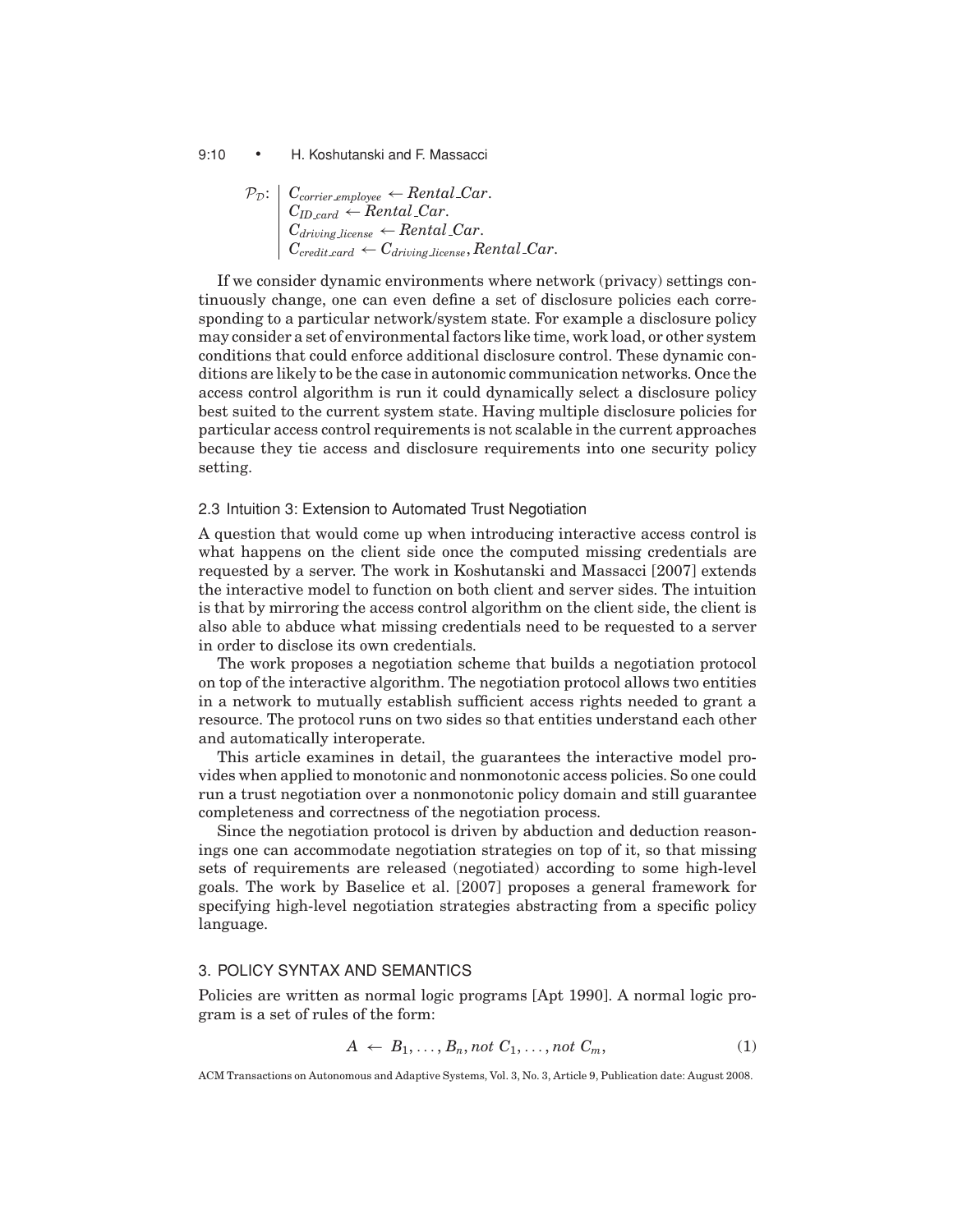where  $A$ ,  $B_i$  and  $C_i$  are possibly ground predicates.  $A$  is called the head of the rule; each  $B_i$  is called a positive literal; and each *not*  $C_j$  is a negative literal, whereas the conjunction of  $B_i$  and *not*  $C_j$  is called the *body* of the rule. If the body is empty the rule is called a fact.

In the framework, we also need constraints that are rules with an empty head.

$$
\leftarrow B_1, \ldots, B_n, not C_1, \ldots, not C_m. \tag{2}
$$

One of the most prominent semantics for normal logic programs is the stable model semantics proposed by Gelfond and Lifschitz [1988]. The intuition is to interpret the rules of a program, *P*, as constraints on a solution set, *S* (a set of ground atoms), for the program itself. So, if *S* is a set of atoms, rule (1) is a constraint on *S* stating that if all  $B_i$  are in *S* and none of  $C_j$  are in it, then *A* must be in *S*. A constraint, (2), is used to rule out from the set of acceptable models, situations where all  $B_i$  are true and all  $C_j$  are false.

We give the formal definitions for the basic reasoning services:

*Definition* 3.1 (*Logical Consequence and Consistency*)*.* Let P be a logic program and *L* be a positive ground literal. *L* is a *logical consequence* of P, symbolically  $P \models L$ , if *L* is true in every stable model of P. P is *consistent*,  $P \not\models \bot$ , if there is a stable model for  $P$ .

*Definition* 3.2 (*Security Consequence*)*.* A request, *r*, is a security consequence of a policy,  $P$ , if (1)  $P$  is logically consistent, and (2) *r* is a logical consequence of  $P$ .

*Definition* 3.3 (*Abduction*). Let  $P$  be a logic program,  $H$  a set of ground atoms (called hypotheses or abducibles), *L* a ground literal (called observation), and  $\prec$  a partial order over subsets of H. A solution of the abduction problem  $\langle L, H, \mathcal{P} \rangle$  is a set of ground atoms *E* such that:

- $(i)$   $E \subseteq H$ ,
- (ii)  $P ∪ E |= L$ ,
- (iii)  $P ∪ E \not\models ∥$ ,
- (iv) any set  $E' \prec E$  does not satisfy all conditions above.

Traditional partial orders are subset containment or set cardinality.

*Definition* 3.4 (*Solution Set for a Resource*)*.* Let P be an access policy and *r* be a resource. A set of credentials,  $\mathcal{C}_{\mathcal{S}}$ , is a *solution set* for *r* according to  $\mathcal{P}$  if *r* is a security consequence of  $P$  and  $C_S$ :  $P \cup C_S \models r$  and  $P \cup C_S \not\models \bot$ .

*Definition* 3.5 (*Monotonic and Nonmonotonic Policy*)*.* A policy P is *monotonic* if whenever a set of statements C is a solution set for r according to  $\mathcal P$ ( $P ∪ C ⊨ r$ ), then any superset  $C' ∋ C$  is also a solution set for *r* according to  $P$  $({\cal P} \cup {\cal C}' \models r).$ 

In contrast, a nonmonotonic policy is a logic program in which if  $\mathcal C$  is a solution for *r* there may exist  $C' \supset C$  that is not a solution for *r*, i.e.  $\mathcal{P} \cup \mathcal{C}' \not\models r$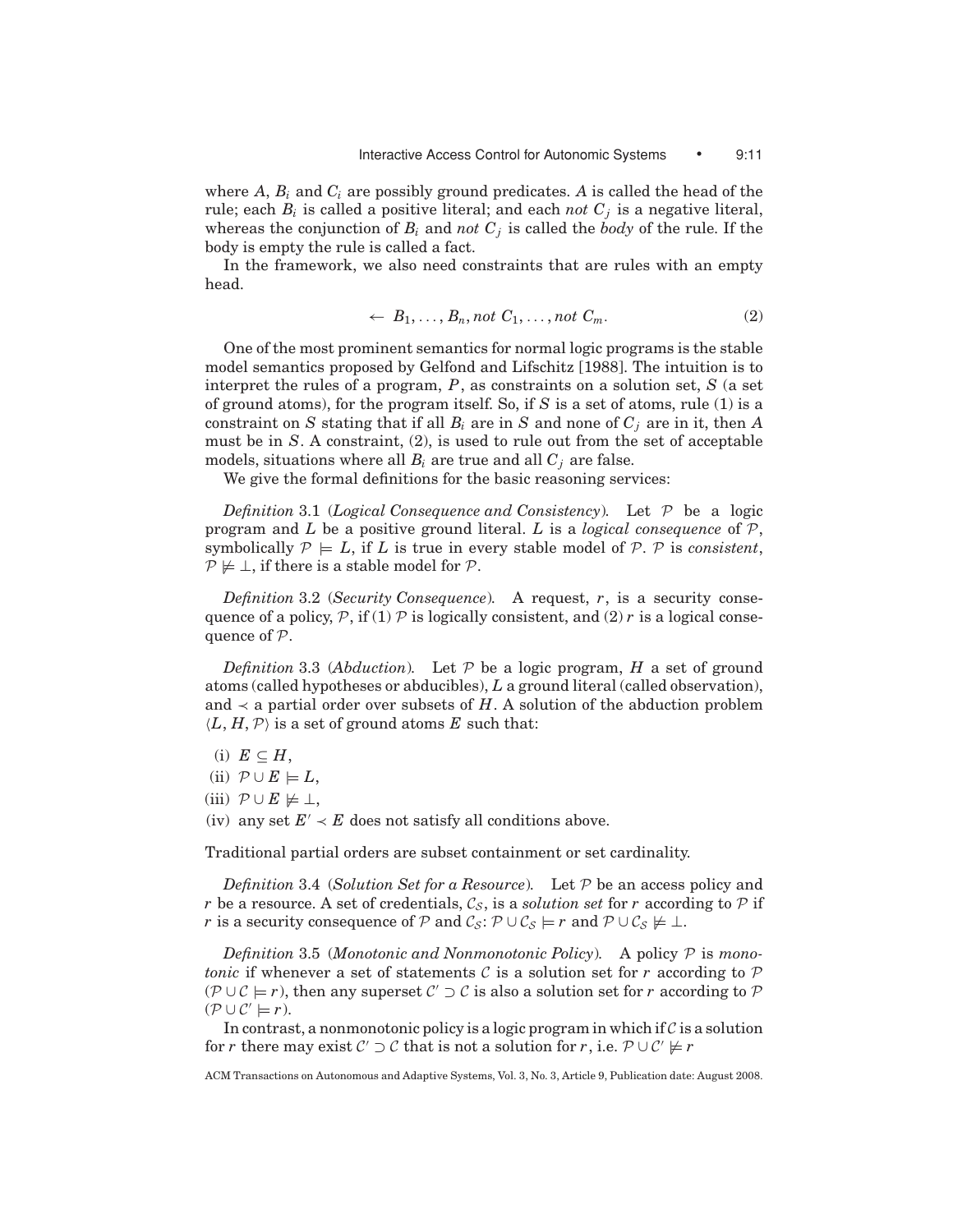Input:  $r, \mathcal{C}_p$ ; **Output:** grant/deny/ask( $\mathcal{C}_{\mathcal{M}}$ );

- (1) update  $\mathcal{C}_{\mathcal{P}} = \mathcal{C}_{\mathcal{P}} \cup \mathcal{C}_{v}$ ,
- (2) update  $\mathcal{C}_{\mathcal{N}} = \mathcal{C}_{\mathcal{N}} \cup (\mathcal{C}_{\mathcal{M}} \setminus \mathcal{C}_{p}),$  where  $\mathcal{C}_{\mathcal{M}}$  is from the last interaction,
- (3) verify if the request r is a security consequence of  $\mathcal{P}_{\mathcal{A}}$  and  $\mathcal{C}_{\mathcal{P}}$ , namely  $\mathcal{P}_{\mathcal{A}} \cup$  $\mathcal{C}_{\mathcal{P}}$   $\models$  r and  $\mathcal{P}_{\mathcal{A}} \cup \mathcal{C}_{\mathcal{P}}$   $\models$   $\bot$ ,
- (4) if the check succeeds then return grant else (a) compute a set of disclosable credentials  $\mathcal{C}_{\mathcal{D}}$  as
	- $\mathcal{C}_{\mathcal{D}} = \{c \mid c \text{ credentials that } \mathcal{P}_{\mathcal{D}} \cup \mathcal{C}_{\mathcal{P}} \models c\} \setminus (\mathcal{C}_{\mathcal{N}} \cup \mathcal{C}_{\mathcal{P}}),$
	- (b) compute a minimal set of missing credentials  $\mathcal{C}_{\mathcal{M}} \subseteq \mathcal{C}_{\mathcal{D}}$  such that  $\mathcal{P}_{\mathcal{A}} \cup \mathcal{C}_{\mathcal{P}} \cup \mathcal{C}_{\mathcal{M}} \models r$  and  $P_A \cup C_P \cup C_M \not\models \bot$ ,
	- (c) if  $\mathcal{C}_{\mathcal{M}}$  exists then return  $ask(\mathcal{C}_{\mathcal{M}})$  and iterate,
	- (d) else return  $deny$ .

Fig. 4. Interactive access control algorithm.

*Definition* 3.6 (*Resource r Additive Policy*)*.* A policy P is *a resource r additive* if for any two solution sets  $C_S$  and  $C_S$  for *r* where  $C_S \not\subset C_S$  and  $C_S' \not\subset C_S$ , then  $\mathcal{C}_{\mathcal{S}} \cup \mathcal{C}_{\mathcal{S}}'$  is also a solution set for *r* according to  $\mathcal{P}$ .

*Definition* 3.7 (*Resource r Subset Consistent Policy*)*.* A policy P is a *resource r subset consistent* if for every solution set  $\mathcal{C}_{\mathcal{S}}$  for *r* it holds that any  $C \subseteq C_S$  preserves consistency in P, i.e.  $P \cup C \not\models \bot$ .

*Definition* 3.8 (*Well-behaved Policy*)*.* A policy P is *well-behaved* if for all resources  $r \in \mathcal{P}$ 

- (i) P is *resource r additive* and
- (ii) P is *resource r subset consistent*.

Section 6 shows how the interactive access control model guarantees completeness and correctness when applied on well-behaved policies.

## 4. INTERACTIVE ACCESS CONTROL ALGORITHM

We now summarize all the information we need to state the interactive access control algorithm, shown in Figure 4.

- $-\mathcal{P}_\mathcal{A}$  a security policy governing access to resources,
- $-\mathcal{P}_\mathcal{D}$  a security policy controlling the disclosure of foreign (missing) credentials,
- $-\mathcal{C}_p$  a set of credentials presented by a client in a single interaction,
- $-\mathcal{C}_{\mathcal{P}}$  a set of active credentials presented by a client during an interactive access control process,
- $-\mathcal{C}_\mathcal{N}$  a set of credentials that a client has declined to present during an interactive process.

When a client initially requests a service, the server creates a client profile corresponding to a new session. The profile consists of  $\mathcal{C}_{\mathcal{P}}$  and  $\mathcal{C}_{\mathcal{N}}$  initially set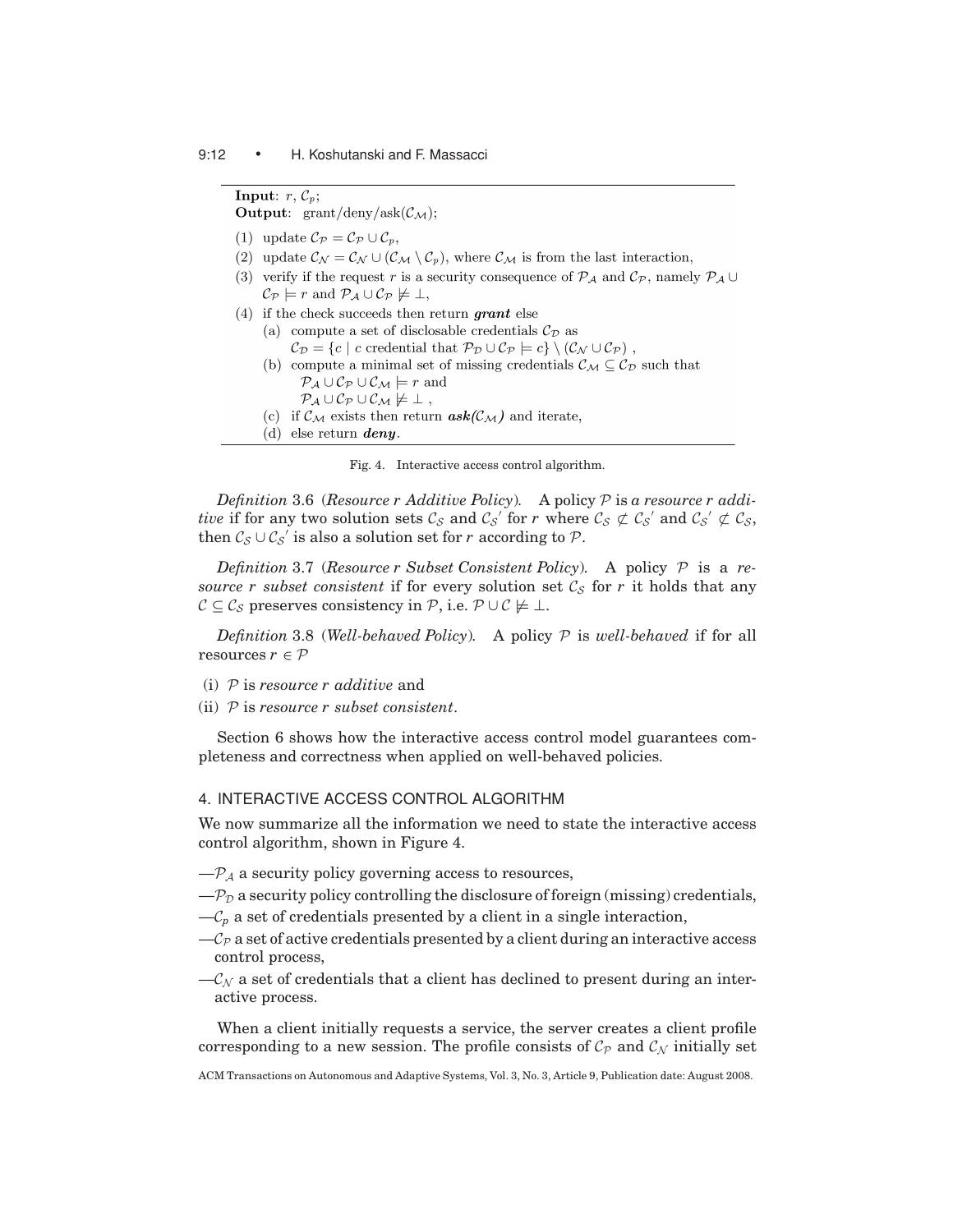up as empty sets. A client requests a service by submitting a request *r* and a set of presented credentials  $C_p$ .  $C_p$  is optional and could be an empty set.

Steps 1 and 2 update the client profile with newly presented credentials as follows. Active credentials  $C_p$  are updated with  $C_p$ . Declined credentials  $C_N$  are updated with the missing credentials  $(C_M)$  the client was asked for in the last interaction set.  $\mathcal{C}_{\mathcal{M}}$  is initially set up to an empty set.

Once the profile is updated, the algorithm checks whether the request, *r*, is granted by  $P_A$  according to  $C_P$  (step 3). If the client does not have enough access rights then the algorithm computes all credentials disclosable from  $\mathcal{P}_{\mathcal{D}}$ according to  $C_{\mathcal{P}}$  and removes all already declined and presented credentials from the resulting set (step 4). The latter step is used to avoid dead loops, asking something already declined or presented.

Next, the algorithm computes all subsets of  $C_{\mathcal{D}}$  that are consistent with  $\mathcal{P}_{\mathcal{A}}$ and satisfy *r*. Out of all these sets (if any) the algorithm selects the minimal one (step 4a) to be asked of a client.

*Remark* 4.1. Using declined credentials is essential to avoid dead loops in the process and to guarantee successful interactions in presence of disjunctive information.

We point out that minimality criteria play an important role in selecting a missing set of credentials when addressing the principle of least privilege [Saltzer and Schroeder 1975]. Set cardinality criterion does not fully apply mainly because credential sensitiveness plays the more important role than cardinality. The role minimality criterion is more adequate when dealing with role-based access control models. If we have attribute-based access control, one can associate values to attributes (e.g. level of sensitiveness) so that one can perform minimality reasoning on them. Additionally, one can accommodate sequences of criteria for filtering missing sets depending on particular access control requirements.

In cases of more than one equally minimal computed solution, the algorithm picks one as a solution to be asked of a client. However, one can slightly modify the algorithm so that it returns all equally minimal solutions as disjunctive information. Then, on the next iteration the declined credentials are computed as the union of all missing sets asked in the last iteration set different from the ones presented in the current step.

The interactive algorithm assumes stateless systems where access control depends only on policies, presented credentials, and the service request. In Koshutanski and Massacci [2005] we propose an extension of the framework that copes with stateful systems, especially with automated conflict detection and resolution. Stateful systems are systems where access decisions change depending on past interactions or past presented credentials. Such systems can become inconsistent with respect to a client's set of presented credentials mainly because access policies may forbid the presentation of a credential if other, currently active, credentials have been presented in the past. The extended model postulates that in the stateful system domain one needs to reason not only about missing credentials allowing access but also about what excess (conflicting) credentials make the policy state inconsistent.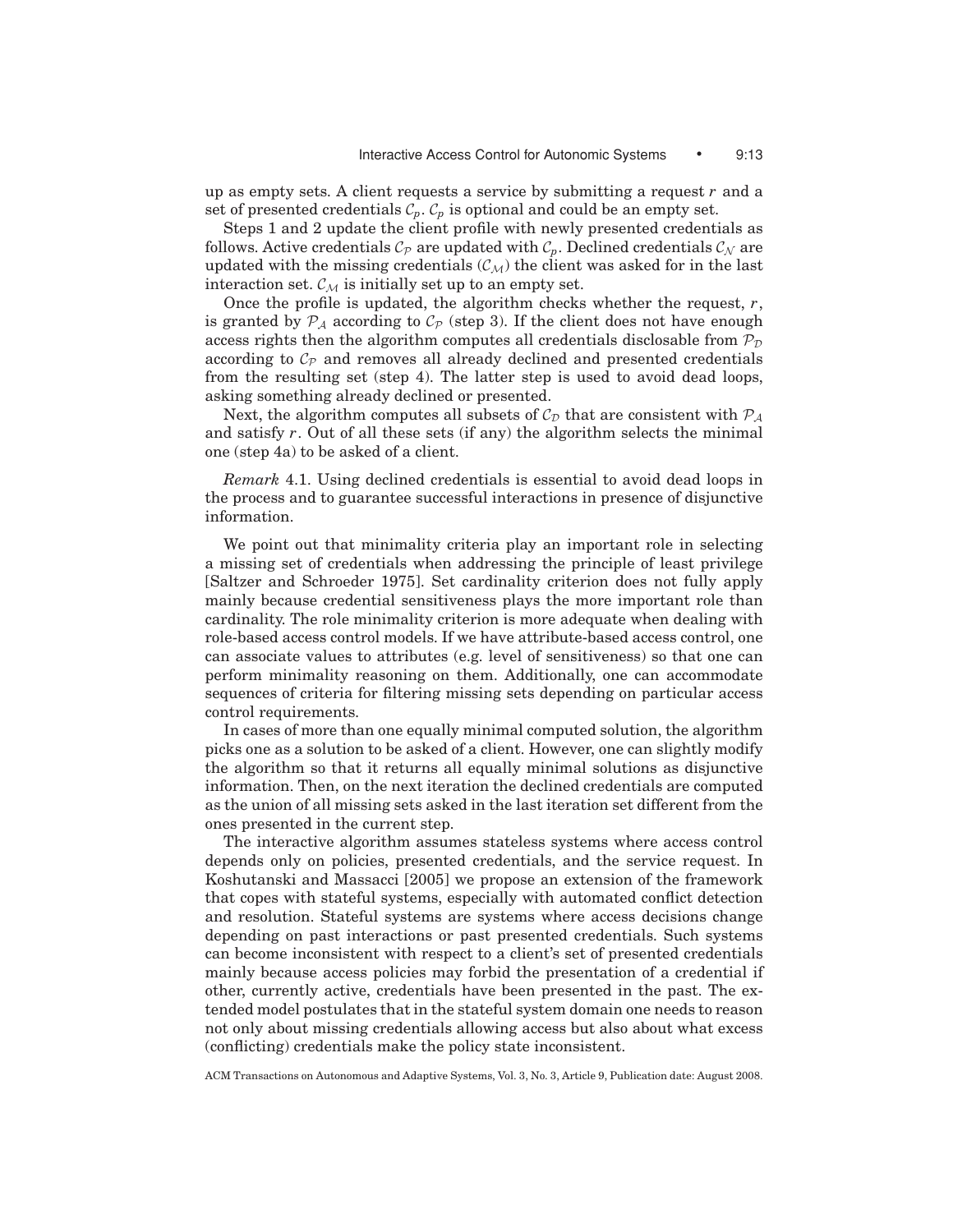#### 9:14 • H. Koshutanski and F. Massacci



Fig. 5. Planet-Lab hierarchy model.

# 5. AN EXAMPLE SCENARIO

Let us consider a shared overlay network, Planet-Lab, between Italian universities and German research institutions. For the sake of simplicity assume that there are three main access types to resources: *disk*—read access to data residing on Planet-Lab machines; *run*—read access to data and run processes on the machines; and *conf*—configure access to data including the previous two types of access plus the possibility of configuring network services on machines.

Figure 5 shows the hierarchy and granularity of roles considered for universities and research institutions, respectively. The partial order of roles is indicated by arcs, where the higher the role in the hierarchy, the more powerful it is. A role dominates another role if it is higher in the hierarchy and there is a direct path between them.

The access policy of the Planet-Lab network specifies that:

- —disk access is allowed to any role of the Planet-Lab hierarchy,
- —run access is allowed to any employee or higher role at a German research institute, or to any researcher or higher role at an Italian university,
- —conf access is allowed to junior scientists or higher role at a German research institute, or to any assistant or higher role at an Italian university.

There is a preprocessing step that validates and transforms certificates to predicates suitable for the formal model: credential (*HolderID*, *AttrName*, *IssuerID*) if attribute certificate; certificate (*SubjectID*, *IssuerID*) if identity certificate. There is a mapping from the trusted public keys of SOAs (Source of Authorities) or CAs (Certificate Authorities) to their internal policy identifiers represented by *IssuerID* value. Using a second predicate, IssuerType(*IssuerID*), one can classify which SOAs and CAs are considered trusted to issue particular types of attributes and identity certificates.

We represent variables starting with a capital letter (e.g. Holder, Attr, Issuer) while constants start with a lower case letter (e.g., planetLab Class1SOA, accredited, juniorScientist). A variable indicates any value in its field and is valid within the rule it appears.

Figure 6 shows the formalization of Planet-Lab access and disclosure policies. Following is the functional explanation of the policies.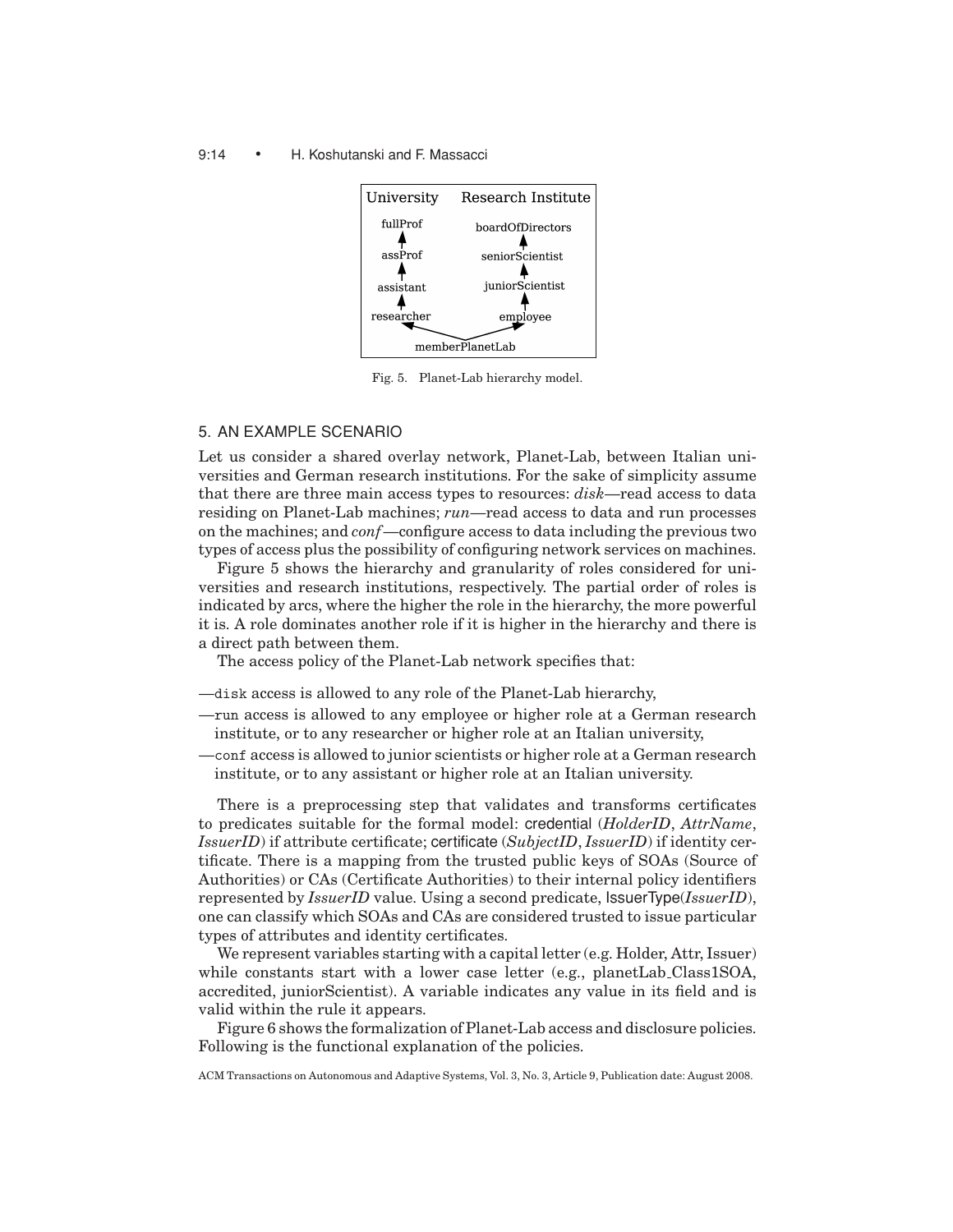**Access Policy:** 

- $(1)$  issuerPlanetLab ( $planetLab\_Class1SOA$ ).
- (2) issuerAccredInstDE (deutschAkkred\_Class1SOA).
- (3) issuerAccredUnivIT (crui\_class1SOA).
- (4) issuerUnivIT  $(govitaliane\_class1CA)$ .
- $(5)$  issuerInstDE (govdeutsch\_class1CA).
- (6) assign  $(disk) \leftarrow$  credential  $(Hol, memberPlanetLab, Iss)$ , issuerPlanetLab  $(Iss)$ .
- (7) assign  $(disk) \leftarrow \text{assign}(run)$ .
- (8) assign  $(run) \leftarrow$  credential  $(Hol, Attr, Univ), Attr \succ researcher$ , certificate  $(Univ, IssUniv)$ , issuerUnivIT ( $IssUniv$ ), credential ( $Univ$ , accredited,  $IssAcc$ ), issuerAccredUnivIT (IssAcc). (9) assign  $(run) \leftarrow$  credential  $(Hol, Attr, Inst), Attr \succeq employee$ , certificate  $(Inst, IssInst)$ , issuerInstDE ( $IssInst$ ), credential ( $Inst, accredicted, IssAcc$ ), issuerAccredInstDE  $(IssAcc)$ . (10) assign  $(run) \leftarrow$  assign  $(conf)$ . (11) assign  $(conf) \leftarrow$  credential  $(Hol, Attr, Univ), Attr \succeq assistant$ , certificate  $(Univ, IssUniv)$ , issuerUnivIT  $(IssUniv)$ , credential  $(Univ, accrelated, IssAcc)$ ,
- issuerAccredUnivIT (IssAcc). (12) assign  $(conf) \leftarrow$  credential  $(Hol, Attr, Inst), Attr \geq juniorScientist, certificate (Inst, IssInst),$ issuerInstDE  $(IssInst)$ , credential  $(Inst, accredicted, IssAcc)$ , issuerAccredInstDE  $(IssAcc)$ .

#### **Disclosure Policy:**

- $(1)$  credential (Hol, member PlanetLab, planetLab\_Class1SOA).
- (2) credential  $(Hol, Attr, Inst) \leftarrow Attr \succeq employee.$
- (3) credential  $(Hol, Attr, Univ) \leftarrow Attr \geq researcher$ .
- (4) certificate  $(Univ, govitaliane\_class1CA)$ .
- (5) certificate  $(Inst, govdeutsch\_class1CA)$ .
- $(6)$  credential  $(Univ, accrelated, crui\_class1SOA).$
- $(7)$  credential (*Inst. accredited. deutsch Akkred\_class1SOA*).

Fig. 6. Planet-Lab access and disclosure control policies.

Access policy:

- —Rule (1) defines the trusted SOA issuing Planet-Lab membership certificates. Rule (2) defines the trusted SOA accrediting German research institutes and rule (3) defines the trusted SOA accrediting Italian universities. Rules (4) and (5) specify trusted CA certifying identities of Italian universities and German research institutions, respectively.
- —Rule (6) grants disk access to the shared network to any entity (holder *Hol*) presented *memberPlanetLab* role credential issued by the trusted Planet-Lab SOA.
- —Rule (7) grants disk access to anybody who has run access permission.
- —Rule (8) grants run access to any holder of an attribute higher or equal to a researcher position issued by an Italian university. To validate an italian university, Planet-Lab policy requires two additional certificates: an identity certificate identifying the university entity as a legal key holder and an attribute certificate attesting the university entity as accredited Italian university. The former case is validated by the two predicates certificate (*Univ*, *IssUniv*) and issuerUnivIT(*IssUniv*), while the latter case by the two predicates credential (*Univ*, *accredited*, *IssAcc*) and issuerAccredUnivIT(*IssAcc*). Together all the predicates in the body of rule (8) validate an Italian university and implicitly delegate its right to state who has what position at the university.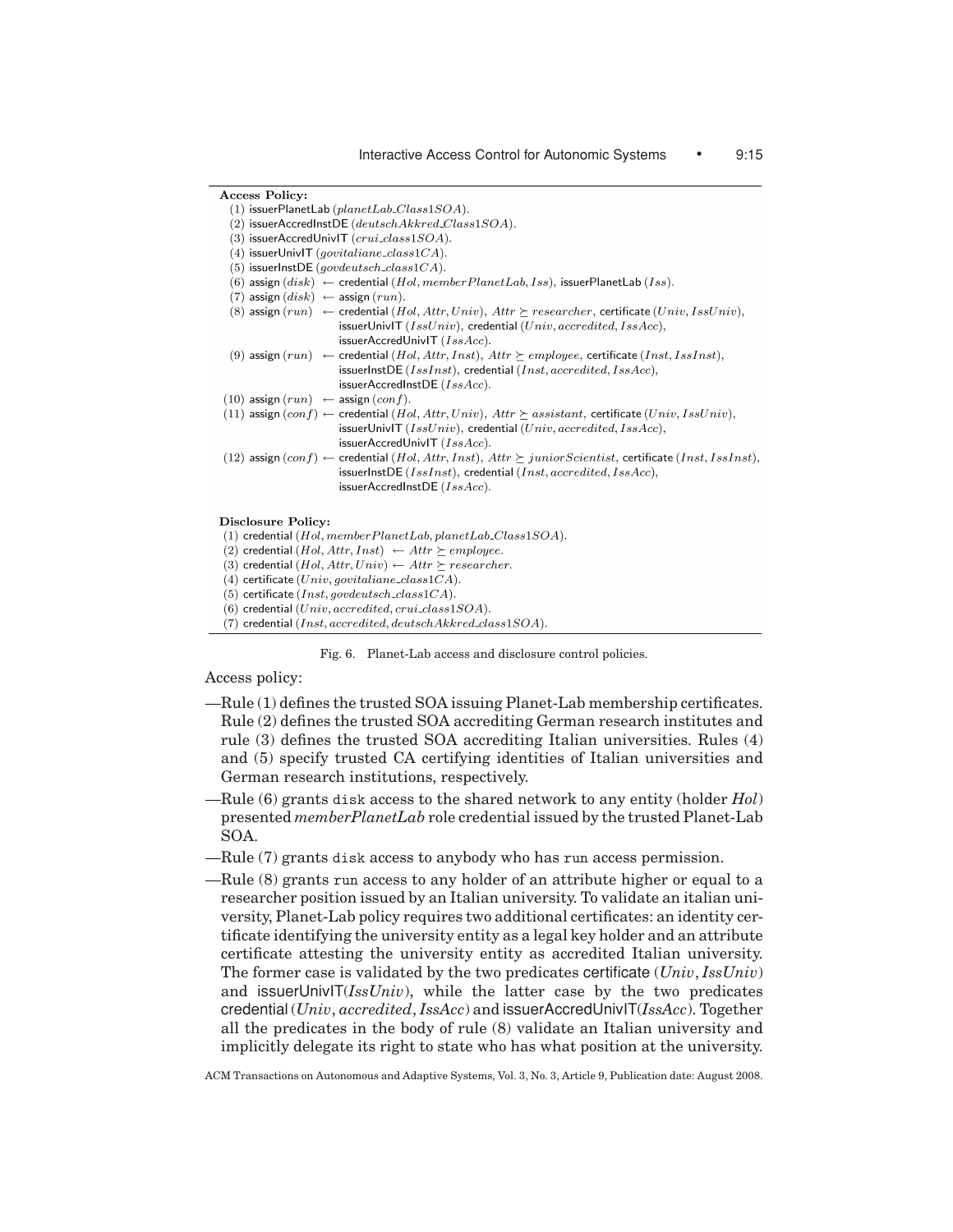## 9:16 • H. Koshutanski and F. Massacci

- —Rule (9) grants run access to any holder of a credential certificate with an attribute role higher than or equal to an employee position at any German research institute. Planet-Lab policy requires two additional certificates to validate a research institution: an identity certificate identifying the institution as a legal key holder and an attribute certificate attesting to the institution as being accredited.
- —Rule (10) grants run access to anybody who has conf access permission.
- —Rule (11) grants conf access to any holder of a credential with a position equal to or higher than assistant and issued by an Italian university. University validation follows analogously to rule (8).
- —Rule (12) grants conf access to any holder of a credential certificate with a role higher than or equal to a junior scientist position issued by a German research institute. Institute validation follows analogously to rule (9).

Disclosure policy:

- —Rule (1) discloses the need for a Planet-Lab membership credential and specifies the intended credential issuer. Rule (2) discloses the need for credentials attesting employee, junior scientist, senior scientist, and board of directors, respectively. Rule (3) discloses the need for credentials attesting rolesresearcher, assistant, associate, and full professor, respectively.
- —Rule (4) discloses the need for a certificate identifying Italian universities, and specifies the intended certificate issuer. Rule (5) discloses the need for a certificate identifying German research institutes, and specifies the intended certificate issuer.
- —Rules (6) and (7) disclose the need for a credential certifying Italian universities as accredited institutions, and a credential certifying German institutions as accredited, respectively.

*Access control scenario 1*. Alice is a senior scientist at Fraunhofer institute in Berlin. She has been issued two certificates one for an employee at the research institute and another one attesting that she is a senior scientist, both issued by a Fraunhofer certificate authority.

Now, Alice wants to run a service located at the Planet-Lab network. For doing so she presents her employee certificate at access time

## credential (*alice milburk*, *employee*, *fraunhofer Inst Berlin*)

presuming it is enough, as she knows that Planet-Lab is a joint network between German and Italian institutions.

According to the access policy (rule 9) any employee at a German research institute is allowed *run* access to the network but additionally they must present a certificate identifying Fraunhofer as a legal key holder and a certificate attesting Fraunhofer as a legal (accredited) German research institute.

Alice's credentials are not enough to get run access and the request would be denied. Then, the interactive algorithm (step 4a) computes the set of disclosable credentials as all credentials disclosed from rules (1) to (7) of the disclosure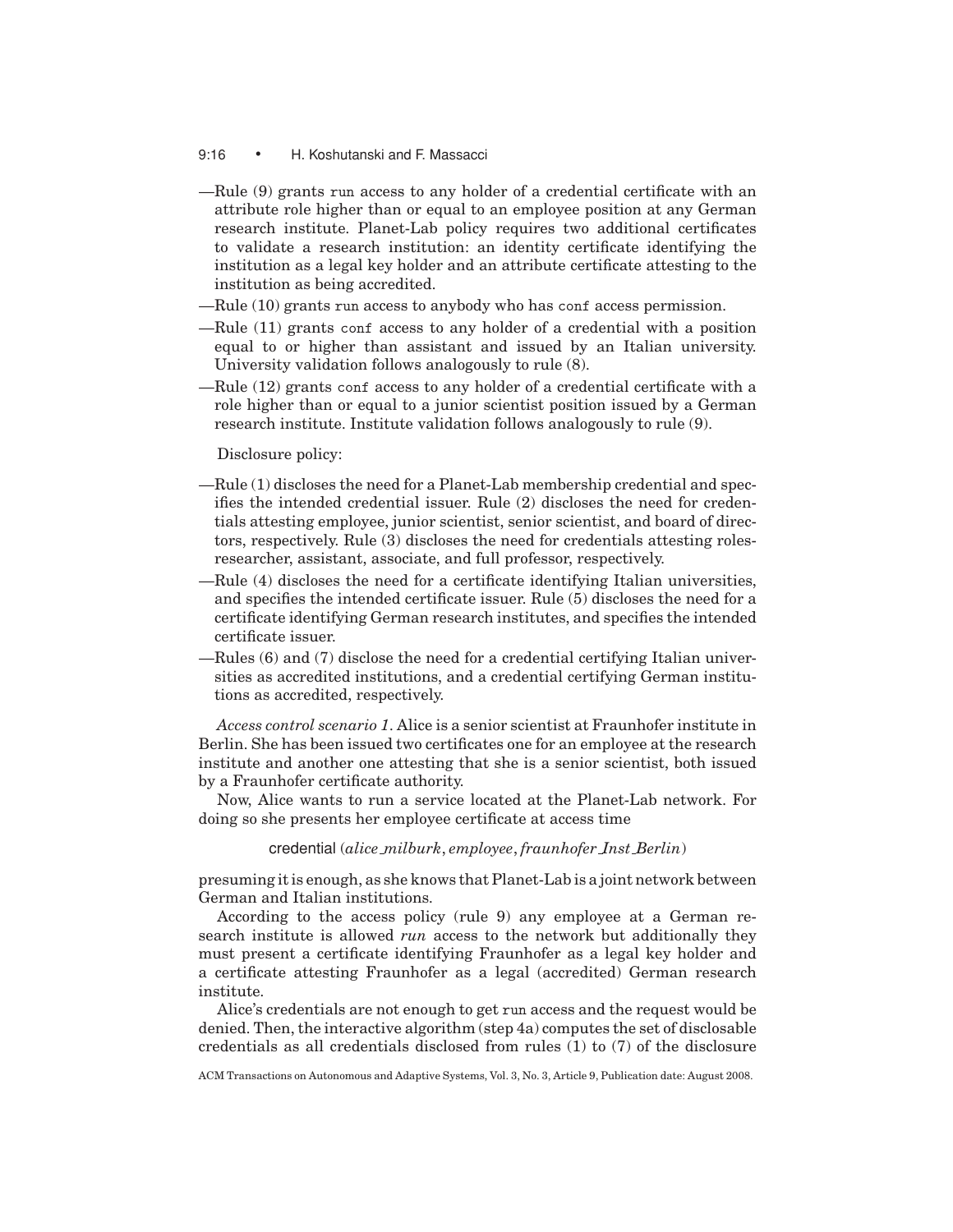policy to compare with Alice's presented credentials—the credential for an employee.

Next, abduction computation (subset minimal) finds the following missing set that satisfies the request:

> {certificate (*Inst*, *govdeutsch class1CA*), credential (*Inst*, *accredited*, *deutschAkkred class1SOA*)}

There is a post processing step that maps the internal policy identifiers of SOAs and CAs (like *govdeutsch class1CA*) to their high-level descriptions that are to be returned back to the client.

Alice receives the missing set of credentials, then she consults the Fraunhofer authority that issued her employee certificate in order to obtain the missing credentials. Next interaction, she requests the service presenting the missing set of credentials and the system grants her access.

*Access control scenario 2*. Alice wants to configure an online system for paper submissions of a workshop. She submits her employee certificate together with the two certificates identifying Fraunhofer institute as a legitimate key holder and as an accredited institution. Formally, the initial set of credentials is:

{credential (*alice milburk*, *employee*, *fraunhofer Inst Berlin*), {certificate (*fraunhofer Inst Berlin*, *govdeutsch class1CA*), {credential (*fraunhofer Inst Berlin*, *accredited*, *deutschAkkred class1SOA*)}.

Looking at the access policy rule (12), configure access is allowed to junior scientists or higher role positions. The algorithm computes the set of disclosable credentials and removes all that have been already presented by Alice. Next, abduction reasoning finds the following sets of missing credentials:

> {credential (*Hol*, *juniorScientist*, *Inst*)} {credential (*Hol*, *seniorScientist*, *Inst*)} {credential (*Hol*, *boardOfDirectors*, *Inst*)}.

Now, using the role minimality criterion, the algorithm selects the set {credential(*Hol, juniorScientist, Inst*)} as the minimal one and returns it to the client.

Since Alice is a senior scientist she declines to present the requested credential and returns the access request but with no entry for presented credentials. The algorithm updates Alice's profile marking the requested credential as declined. The difference comes when the algorithm recomputes the disclosable credentials as all disclosable credentials from the disclosure policy set difference between Alice's presented and her declined credentials. Out of those, abduction finds the following missing sets:

> {credential (*Hol*, *seniorScientist*, *Inst*)} {credential (*Hol*, *boardOfDirectors*, *Inst*)}.

The algorithm selects the need for senior scientist and returns it to Alice. On the next interaction, Alice presents her senior scientist credential and gets the service request granted.

The interactive steps in access scenario 1 can be leveraged in two ways. First by using the credential chain discovery algorithm as a preprocessing step to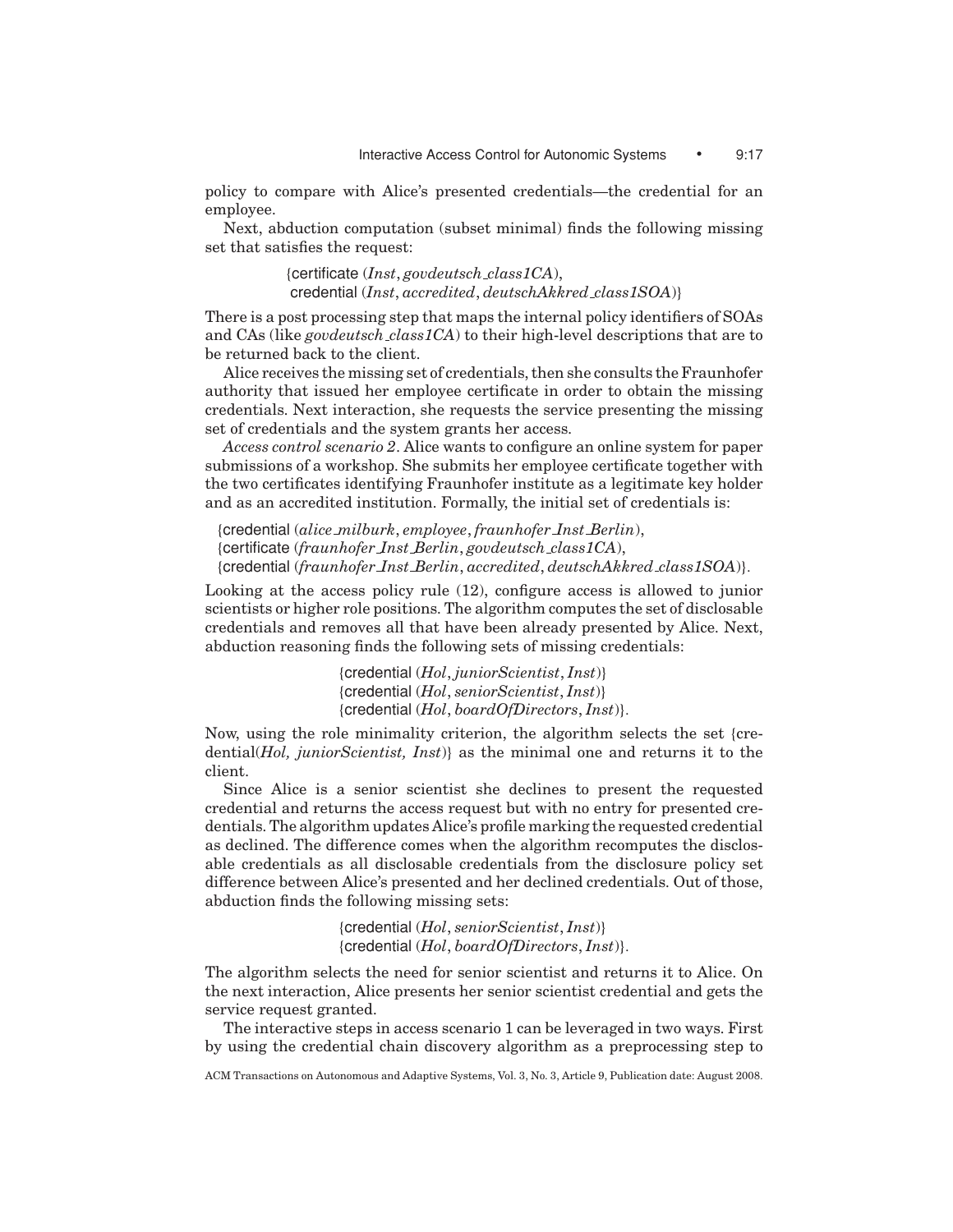## 9:18 • H. Koshutanski and F. Massacci

the interactive algorithm—discovering all relevant credentials before getting a decision. Second, by using a postprocessing step that returns to a client the need for credentials only relevant to the subject attributes and gathering the remaining credentials directly from predefined certificate authorities' public repositories. The latter case outlines potential work on extending the model to reason on automated credential discovery.

## 6. ACCESS CONTROL GUARANTEES

We define below the main guarantees the access control framework provides.

*Definition* 6.1 (*Soundness*)*.* If a client is granted a service request then he has a solution for the request.

*Definition* 6.2 (*Completeness*)*.* If a client has a solution for a service then he will be granted the service.

To prove the guarantees, we first look at the policies underlying our model and especially what would be reasonable access and disclosure policies that support these guarantees.

*Definition* 6.3 (*Fair Access*). Let  $P_A$  be an access control policy and let  $C_{P_A}$ be the set of ground instances of all credentials occurring in  $P_A$ . The policy  $P_A$ *guarantees fair access* if for any request *r* there exists a set  $\mathcal{C}_{\mathcal{S}} \subseteq \mathcal{C}_{\mathcal{P}_A}$  that is a solution for *r*.

*Definition* 6.4 (*Fair Interaction*). Let  $P_A$  and  $P_D$  be access and disclosure control policies, respectively. The policies *guarantee fair interaction* if

- (1)  $P_A$  guarantees fair access, and
- (2) if  $\mathcal{C}_{\mathcal{S}}$  is a solution for a request *r*, then  $\mathcal{C}_{\mathcal{S}}$  is disclosable by  $\mathcal{P}_{\mathcal{D}}$ :  $\forall c \in \mathcal{C}_{\mathcal{S}}$ ,  $\mathcal{P}_{\mathcal{D}}$   $\models$ *c*.

The intuition of fair interaction is that any solution for a request should be potentially visible to clients. The property essentially defines the conditions for granting services to clients. It does not imply that the service disclosure policy is trivial but rather defines the decision of successful start-up of any interaction process. The property is evident in all trust negotiation models: if there is a policy protecting a resource then the policy (and its meta-policy requirements) should be negotiated with an opponent in order to provide access. How the requirements are negotiated (disclosed) is a matter of concrete trust negotiation settings/strategies. In our case, on top of the property, one can protect a solution set by means of stepwise disclosure control (ref. Example 2.2).

The interactive algorithm itself provides a tool for validating the fair access and interaction properties. Indeed, one can set up the disclosable credentials to all credentials  $\mathcal{C}_{\mathcal{P}_A}$  and run the interactive algorithm for any resource  $r \in \mathcal{P}_A$ with no entry for initial credentials. If for all requests the algorithm returns ask( $\mathcal{C}_{\mathcal{M}}$ ), then the fair access property holds. If for some *r* it returns deny, then the property fails. For example the policy  $\mathcal{P}_{A} = \{r_0 \leftarrow C_A, r_1 \leftarrow r_0, C_B, r_2 \leftarrow r_1\}$ *r*1, *not CA*.} does not satisfy fair access.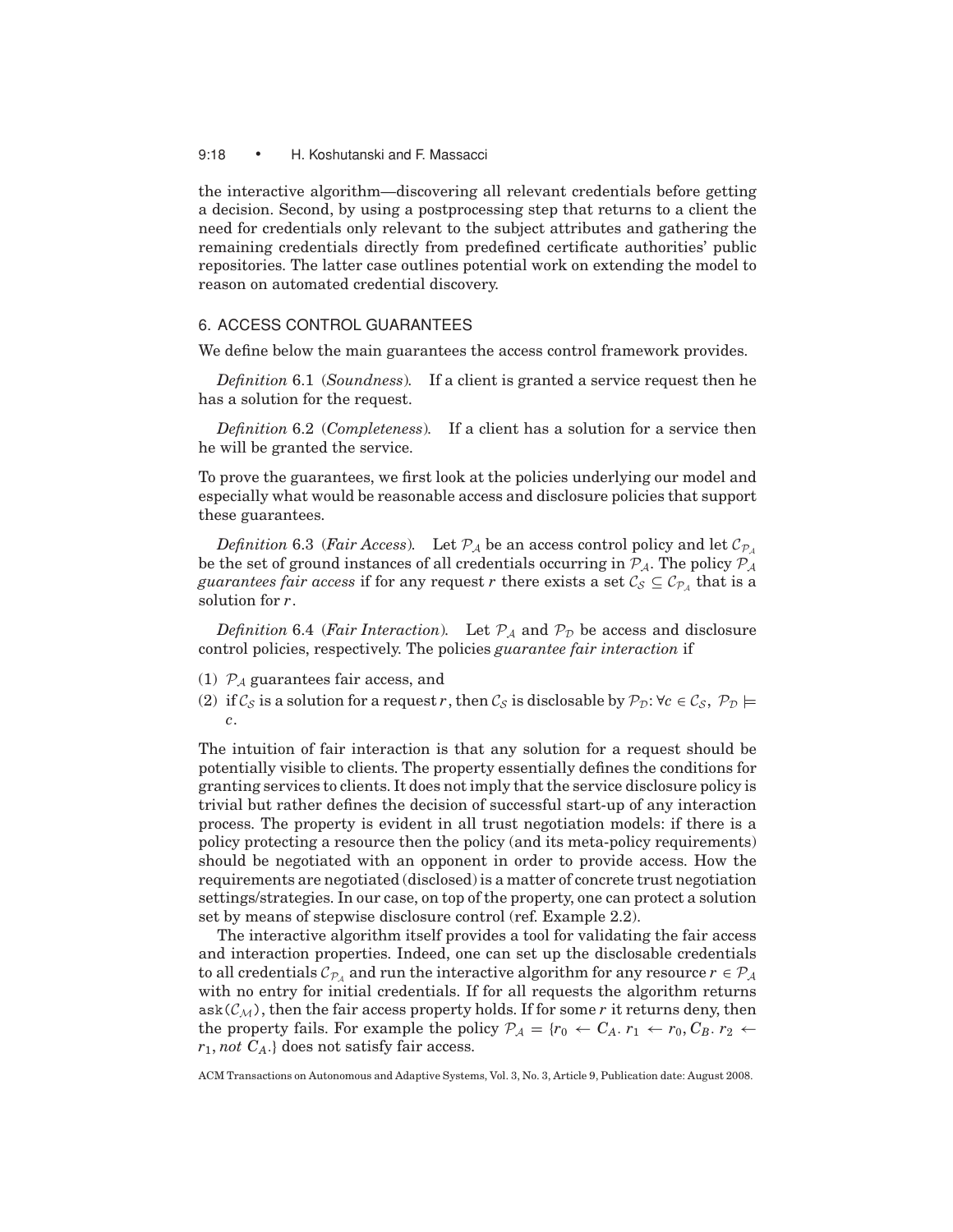If we modify the interactive algorithm to return all missing solutions (subset minimal, ⊆-minimal) in one round then we can extend the validation to check the fair interaction property. Now, for each request *r* and for each  $\mathcal{C}_M$  returned, we again run the interactive algorithm, but just the section on deduction, on  $\mathcal{P}_\mathcal{D}$  instead of  $\mathcal{P}_\mathcal{A}$ , and specify  $\mathcal{C}_\mathcal{M}$  as a request. If for any resource in the access policy, any solution set is granted by the disclosure policy (thus disclosable by  $\mathcal{P}_D$ ) then access and disclosure policies satisfy fair interaction. One can also approach validation of well-behaved policies by properly employing abduction and deduction reasoning in an algorithm.

One would argue that if it is a fair interaction then why not simply request all credentials allowed by the disclosure policy instead of abducing missing ones. First, the disclosure policy controls the disclosure of all the resources' policies under a partner's domain and so we need to abduce only the relevant information (credentials). Second, by abducing the missing credentials we ensure that at any moment the missing set of credentials is an actual solution, that it is consistent with the access policy.

We make the following policy assumptions.

*Remark* 6.1 (*Policy Assumptions*). Hereinafter all  $P_A$  are *well-behaved* policies and all  $\mathcal{P}_\mathcal{D}$  are *monotonic* policies.

The well-behaved property ensures that if we have two solutions for a service we can add them and we will still get the service, and if we have a solution for a service, any subset of this solution is consistent with the policy. With the latter requirement we avoid situations where lack of information makes a policy inconsistent.

The set of well-behaved policies resides between monotonic and arbitrary policies.

PROPOSITION 6.1. *All monotonic policies are well-behaved but the converse is not true.*

PROOF. In one direction the property is immediate (refer to Definition 3.5). For the other direction we show a counter-example:

$$
r_1 \leftarrow C_A.
$$
  
\n
$$
r_1 \leftarrow C_B.
$$
  
\n
$$
r_2 \leftarrow C_C.
$$
  
\n
$$
\leftarrow C_A, C_C.
$$
  
\n
$$
\leftarrow C_B, C_C.
$$

In our case, having  $\{C_A, C_B, C_C\}$  bans the client from getting either of the services, which clearly shows that the example is a nonmonotonic policy. At the same time, for each of the services we have additive and consistent subset properties so that the policy is well-behaved.  $\square$ 

Monotonicity on  $\mathcal{P}_{\mathcal{D}}$  ensures that if a solution is visible to a client then that solution should remain visible during interaction steps. Consider the following example.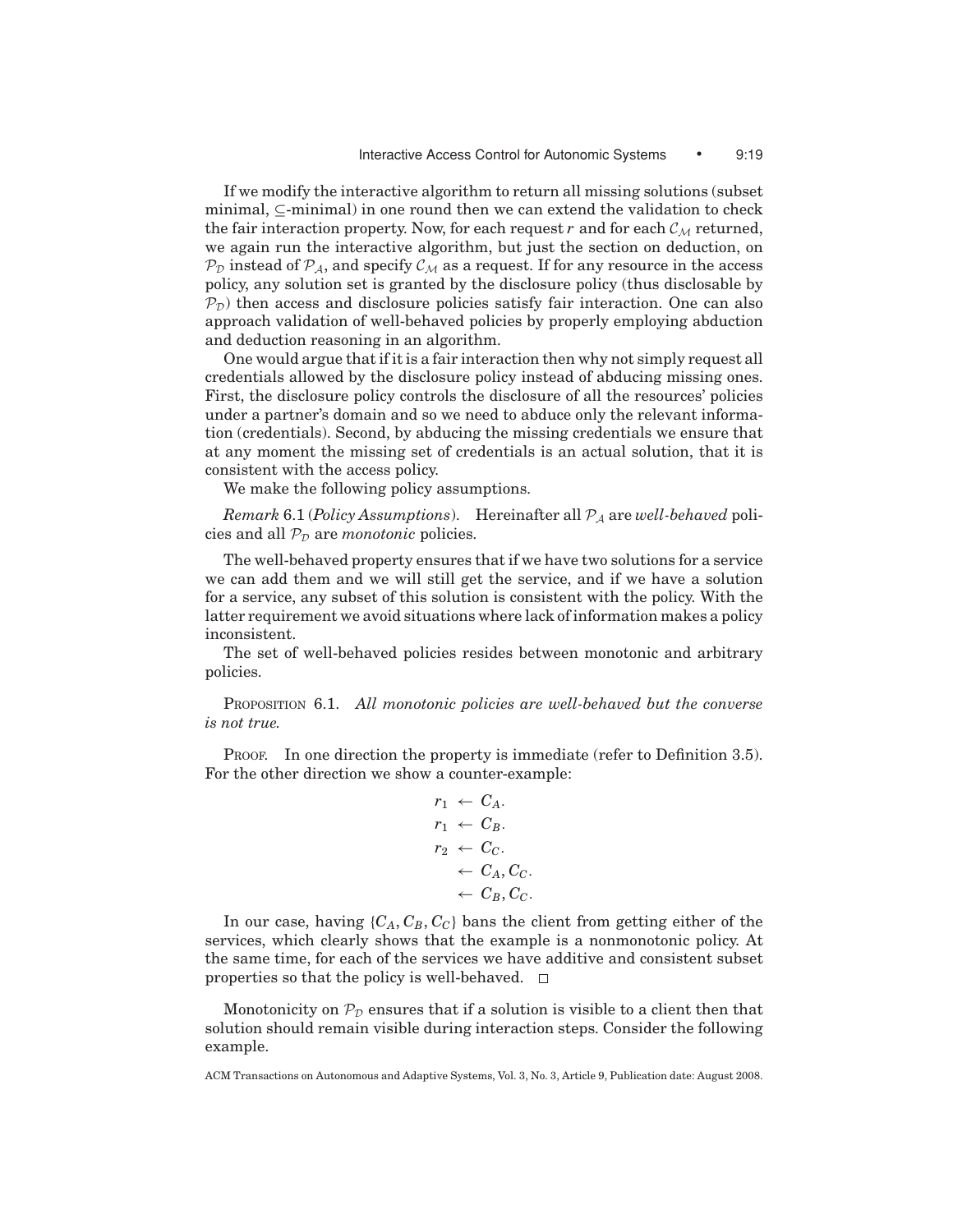#### 9:20 • H. Koshutanski and F. Massacci

*Example* 6.1 (*Nonmonotonic Disclosure*).



There are two sets of disclosable credentials and either of them contains a solution, set for  $r_1$ . If the interactive algorithm selects  $\mathcal{C}_{D_1}$  then the solution that abduction finds is  $\{C_A, C_B\}$ . On the next interaction step the client supplies  $C_D$  (as he does not have in possession  $C_A$ ) and gets denial because the presence of  $C_D$  bans the disclosure of  $C_E$  and abduction cannot find any solution in the new set of disclosable credentials.

The prior example illustrates the necessity of a unique stable model of  $\mathcal{P}_D$  in order to guarantee the fair interaction property during all interactions within an access control session. We define syntactic restrictions on the  $P<sub>D</sub>$  structure to be a stratified logic program [Apt 1990].

Let us look at a client side and define what would be a reasonable client that our framework aims to provide the guarantees for.

*Definition* 6.5 (*Cooperative Client*)*.* A client with a set of credentials (ability) C is a *cooperative client* if whenever he receives  $ask(\mathcal{C}_M)$ , he returns  $\mathcal{C}_\mathcal{M} \cap \mathcal{C}.$ 

The definition captures the practical and intuitive aspect of client's behavior: A client who has the right set of credentials and who is willing to send them to a server will be granted access. We notice that it is fairly difficult to model and prove any results for noncooperative clients.

One can also model a cooperative client as a client who returns the need of  $\mathcal{C}_{\mathcal{M}}$  if and only  $\mathcal{C}_{\mathcal{M}} \subseteq \mathcal{C}$ . In this case the server will keep track of any declined set  $\mathcal{C}_M$  during an interactive process and will mark them as constraints (constraint rules of credential combinations) over possible solution sets when performing abduction reasoning. Thus, the server will interact with the client until a  $\mathcal{C}_M$ is requested that matches the client's capability.

However, this level of cooperativeness results in a more expensive interaction process in terms of an increased number of interactions for successful agreement. One can extend the results in this article to also capture this type of cooperative client.

The work in Koshutanski and Massacci [2007] empowers cooperative clients with a negotiation model that allows them to negotiate with a server for additional requirements before presenting the own credentials. Thus, a client and a server become cooperative on that set of credentials on which they have mutually satisfiable requirements.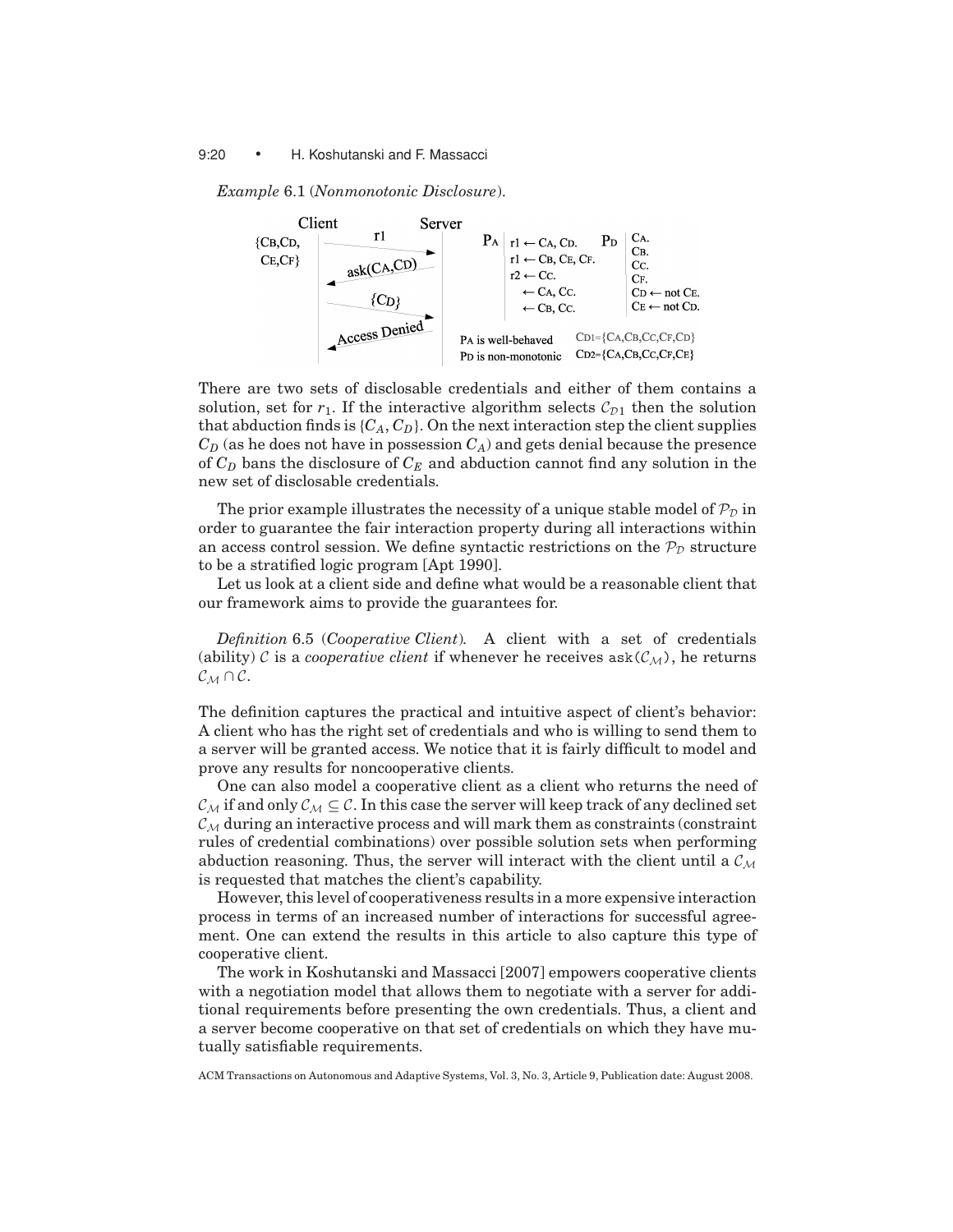We assume that a client initiates a service request with an empty set of presented credentials. This assumption is important in order to avoid initial inconsistency and to ensure a successful first step.

The proofs of termination and completeness of the claims stated in the following are based on termination and completeness of the abduction reasoning. We refer the reader to Eiter et al. [1997]; Denecker and Schreye [1998]; and Verbaeten [1999] for a comprehensive analysis of the logic programming abduction problem, its computational complexity, completeness, and termination.

THEOREM 6.1 (SOUNDNESS). Let  $P_A$  be an access policy,  $P_D$  be a disclosure *policy, and r a request. If a client gets grant r with the access control algorithm then the client has a solution set*  $\mathcal{C}_{\mathcal{S}}$  *that unlocks r according to*  $\mathcal{P}_{\mathcal{A}}$ *.* 

PROOF. This proof is rather straightforward. The only way to introduce a credential in  $C_{\mathcal{P}}$  is by step 1 of the algorithm. Since initially  $C_{\mathcal{P}} = \emptyset$ , the client has sent a sequence of sets of credentials  $C_{p_1}, \ldots, C_{p_n}$  such that  $\bigcup_{i=1}^n C_{p_i} = C_{p}$ , the client has a set of credentials that unlocks  $r$ .  $\Box$ 

THEOREM 6.2 (TERMINATION). *The access control algorithm always terminates.*

PROOF. At each interaction the union of presented and declined credentials always increases. Because at each interaction abduction finds a different solution with respect to the preceding ones then the union sets always increase with new credentials occurring in the access policy.

Since the union set is bound by the credentials occurring in the policy then there is always a stage in which either grant (enough presented credentials) or deny (too many declined credentials) is given.  $\Box$ 

THEOREM 6.3 (COMPLETENESS FOR A COOPERATIVE CLIENT). Let  $P_A$  be an access *policy,*  $P_D$  *be a disclosure policy, and r a request. If*  $P_A$  *and*  $P_D$  *guarantee fair access and interaction then if a cooperative client has a set of credentials*  $\mathcal{C}_{\mathcal{S}}$  *that is a solution for r according to*  $P_A$  *then the client always gets grant r with the access control algorithm.*

PROOF. Refer to the appendix.  $\square$ 

## 7. IMPLEMENTING THE ACCESS CONTROL FRAMEWORK: IACCESS SYSTEM

This section describes an implementation of the access control framework called iAccess.

## 7.1 Use of Answer Set Programming Solvers (ASP)

With the increase of computational power over the last decade, ASP solvers have become very efficient tools<sup>4</sup> that can compute results with several thousands of

<sup>4</sup>See benchmarks of ASP solvers http://asparagus.cs.uni-potsdam.de

ACM Transactions on Autonomous and Adaptive Systems, Vol. 3, No. 3, Article 9, Publication date: August 2008.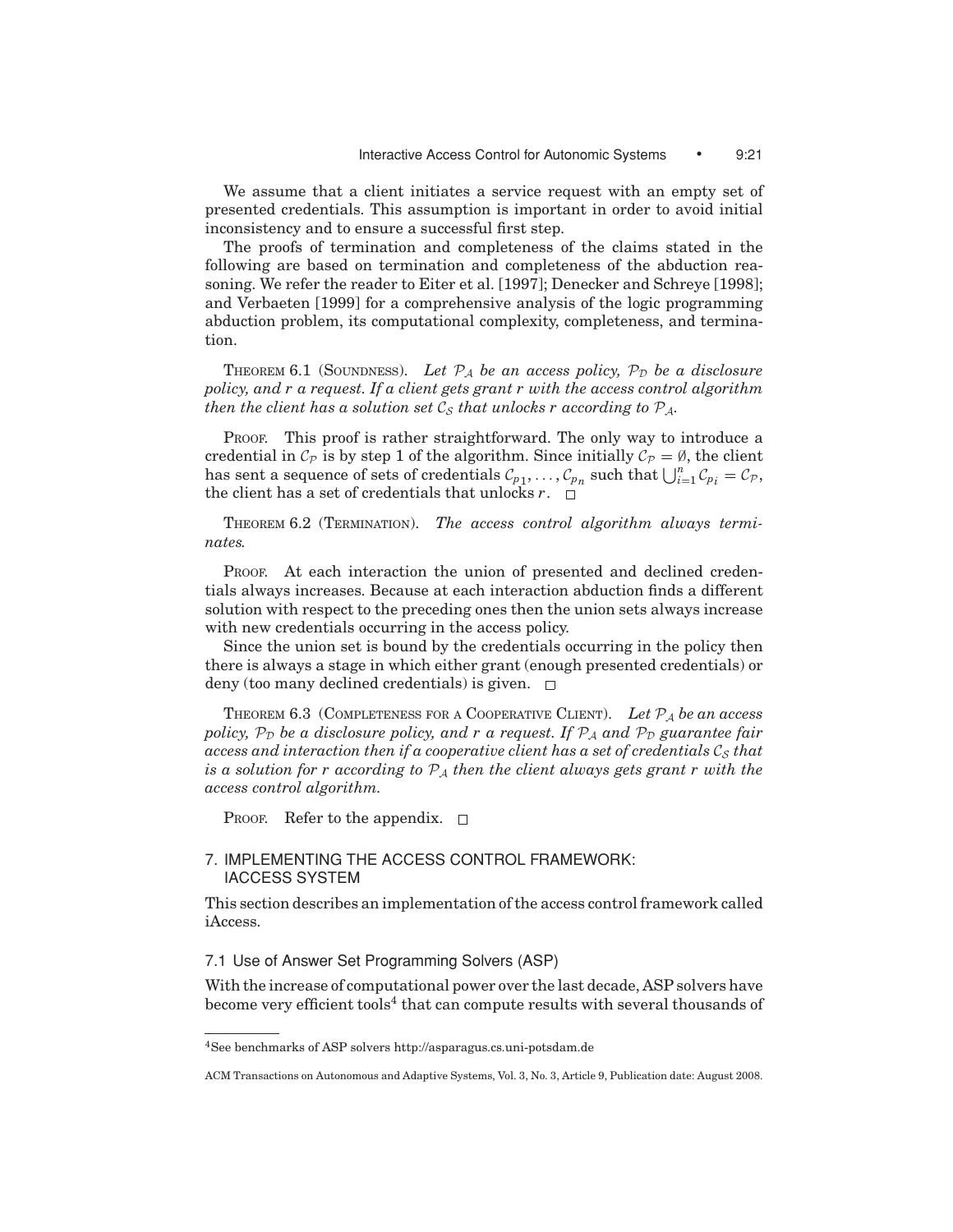# 9:22 • H. Koshutanski and F. Massacci

atoms and rules. It makes them suitable for access control engines especially when scaling to hundreds of access rules, constraints, and user roles and tasks.

We use the DLV<sup>5</sup> system [Leone et al. 2006] as a back-end engine for the basic computations of deduction and abduction. DLV is a disjunctive datalog system with negations and constraints under the stable model semantics. DLV provides front-ends facilitating different computations.The two front-ends relevant to our purposes are the disjunctive datalog (the default) used for deductive computations and the diagnosis front-end used for abductive computations.

We use DLV's default front-end to check if a request, marked as a query, is granted by the access policy and presented credentials: if the request is true or false in all stable models of the policy union of the presented credentials. Alternatively, we use the default front-end with an input being a disclosure policy union of a set of presented credentials, in order to compute all disclosable credentials.

We use the diagnosis front-end with input: a service request stored in a file with extension *.obs*, a set of disclosable credentials stored in a file with extension *.hyp*, and the third argument, an access policy union, a set of presented credentials. The file with extension .hyp points to a set of hypotheses and with .obs points to a set of observations. The DLV output of that step are all subsets (subset minimal) of the hypotheses that satisfy the observations.

## 7.2 Integration with X.509 Standard

We adopted the X.509 [X.509 2005] certificate standard for attesting participants' identities and attributes. There are two certificate types considered by the standard: identity and attribute certificates. An X.509 identity certificate is used to identify entities in a network. The main fields of the certificate's structure are the subject information, the public key identifying the subject (corresponding to the subject's private key), the issuer information, and the digital signature on the document, signed by the issuer with its private key. The X.509 attribute certificate has the same structure as the identity certificate with the difference being that instead of a public key field there is a field for listing attributes and the subject field is called holder (of the attributes).

As noted in Section 5, we need a way to semantically convert X.509 certificates to internal policy-compliant representation. We adopted the following transformations:

- —An identity certificate to certificate(subject, Issuer: i) predicate identifying entity subject stated by authority i.
- —An attribute certificate to credential(holder, Attr: a, Issuer: i) predicate attesting that the holder has an attribute a issued by authority i.

The logical model has the following two sets of predefined identifiers regarding credential transformations: Attr for attribute identifiers and Issuer for certificate authority identifiers. We developed a semantic conversion module

<sup>5</sup>www.dlvsystem.com

ACM Transactions on Autonomous and Adaptive Systems, Vol. 3, No. 3, Article 9, Publication date: August 2008.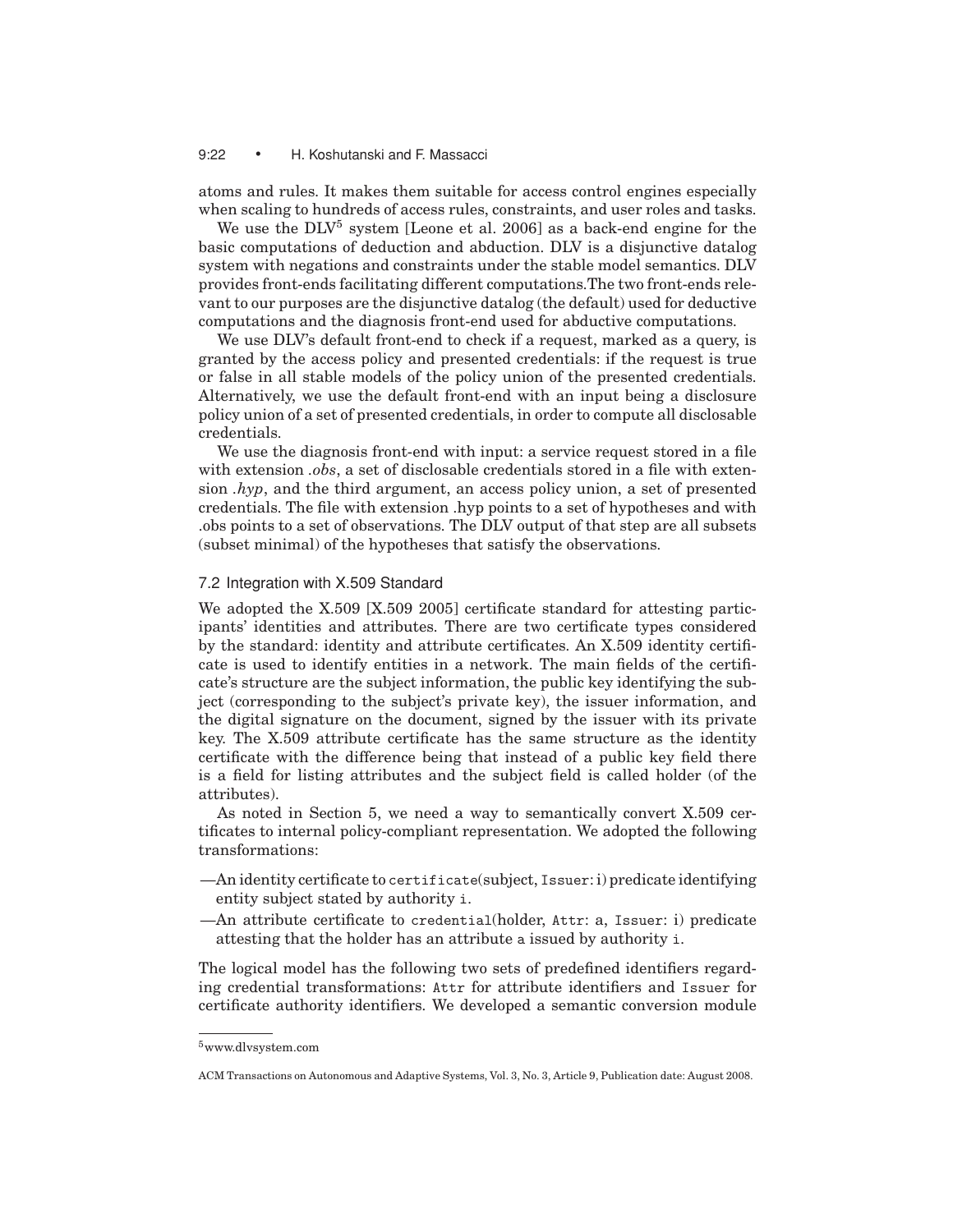that has a predefined database specifying certificate to credential conversions including transformations between public keys of trusted CAs and SOAs and their logical identifiers, as well as transformations between attribute values and their logical representation.

The semantic conversion module also has the responsibility to properly convert internal credential values to values compliant with the external domain a request comes from.

# 7.3 Integration with SAML Standard

We have adopted the  $OASIS SAML<sup>6</sup>$  standard for having standard semantics of authorization statements among participants in an autonomic network. SAML offers a standard way of exchanging authentication and authorization information among online partners. The basic SAML data objects are assertions. Assertions contain information that determines whether users can be authenticated or authorized to use resources. The SAML framework also defines a protocol for requesting assertions and responding to them, which makes it suitable when modeling interactive communications among entities in a distributed environment.

A client uses a SAML Authorization Decision Query statement to specify a resource name, and a resource action when requesting a service. Once a SAML request is received iAccess extracts the Authorization Decision Query and invokes the semantic conversion module for transforming it to a predicate of the logical model. We have adopted the transformation Authorization Decision Query to grant(Resource: r, Action: p) where Resource and Action are predefined sets of identifiers considered in the logical model.

Once an access decision is taken, iAccess generates a SAML response part incapsulating a SAML Authorization Decision assertion. The authorization decision assertion has three types of decision values: permit, deny, and indeterminate.

- —Permit or Deny decision is used when the access control algorithm explicitly returns grant or deny.
- —Indeterminate decision is used when  $ask(\mathcal{C}_M)$  is returned.

iAccess uses the SAML standard attribute assertions to list the set of missing credentials. For each certificate (subject, issuer), the semantic conversion module generates a SAML assertion with an authentication statement detailing subject and issuer fields. In the case of a credential (holder, attribute, issuer), the semantic conversion module generates a SAML assertion with an attribute statement.

## 7.4 iAccess Architecture

To make the access decision engine Web Services compatible we also adopted W3C SOAP<sup>7</sup> as a main transport layer protocol. SOAP is a lightweight protocol

<sup>6</sup>http://www.oasis-open.org/committees/security

<sup>7</sup>http://www.w3.org/TR/soap

ACM Transactions on Autonomous and Adaptive Systems, Vol. 3, No. 3, Article 9, Publication date: August 2008.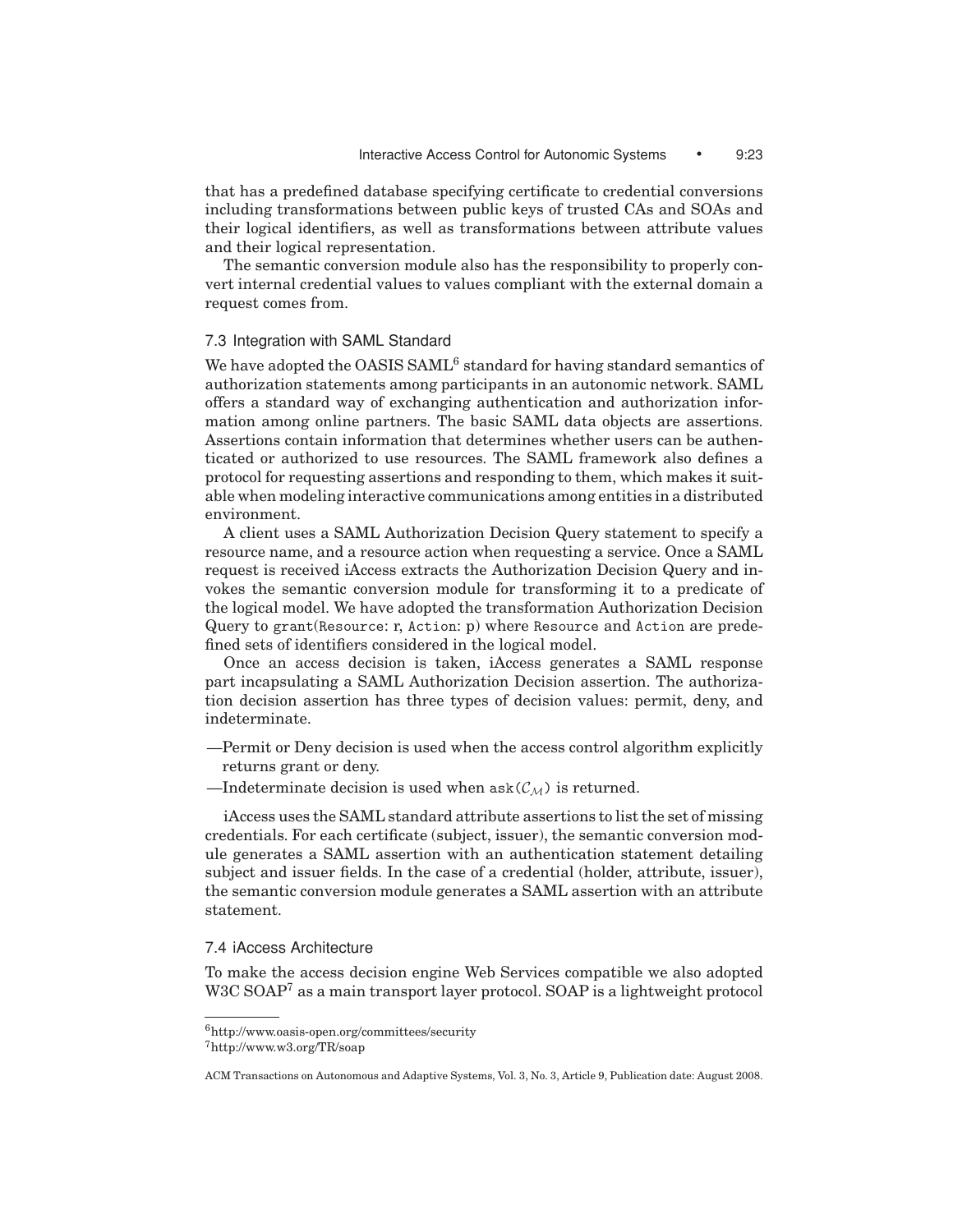## 9:24 • H. Koshutanski and F. Massacci



Fig. 7. *i*Access architecture.

for exchanging structured information in a distributed environment. It has an optional Header element and a required Body element. Informally, in the body we specify what information is directly associated with the service request and in the header additional information that should be considered by the end point server.

To request an access decision on a message level one has to:

- (1) Place a SAML Request in the SOAP Body thus making it an input to the decision engine being invoked, and
- (2) attach X.509 Certificates in the SOAP Header using a WS-Security<sup>8</sup> specification for that.

Figure 7 shows iAccess system architecture. The bottommost layer comprises the integration of the prototype with the  $Tomcat<sup>9</sup>$  application server. To ensure message confidentiality on the transport layer, one can perform all interactions over an SSL connection.

When the Tomcat server receives an access request it invokes the iAccess engine for an access decision. iAccess parses the SOAP envelope, containing

<sup>8</sup>http://www.oasis-open.org/committees/wss

<sup>9</sup>http://tomcat.apache.org

ACM Transactions on Autonomous and Adaptive Systems, Vol. 3, No. 3, Article 9, Publication date: August 2008.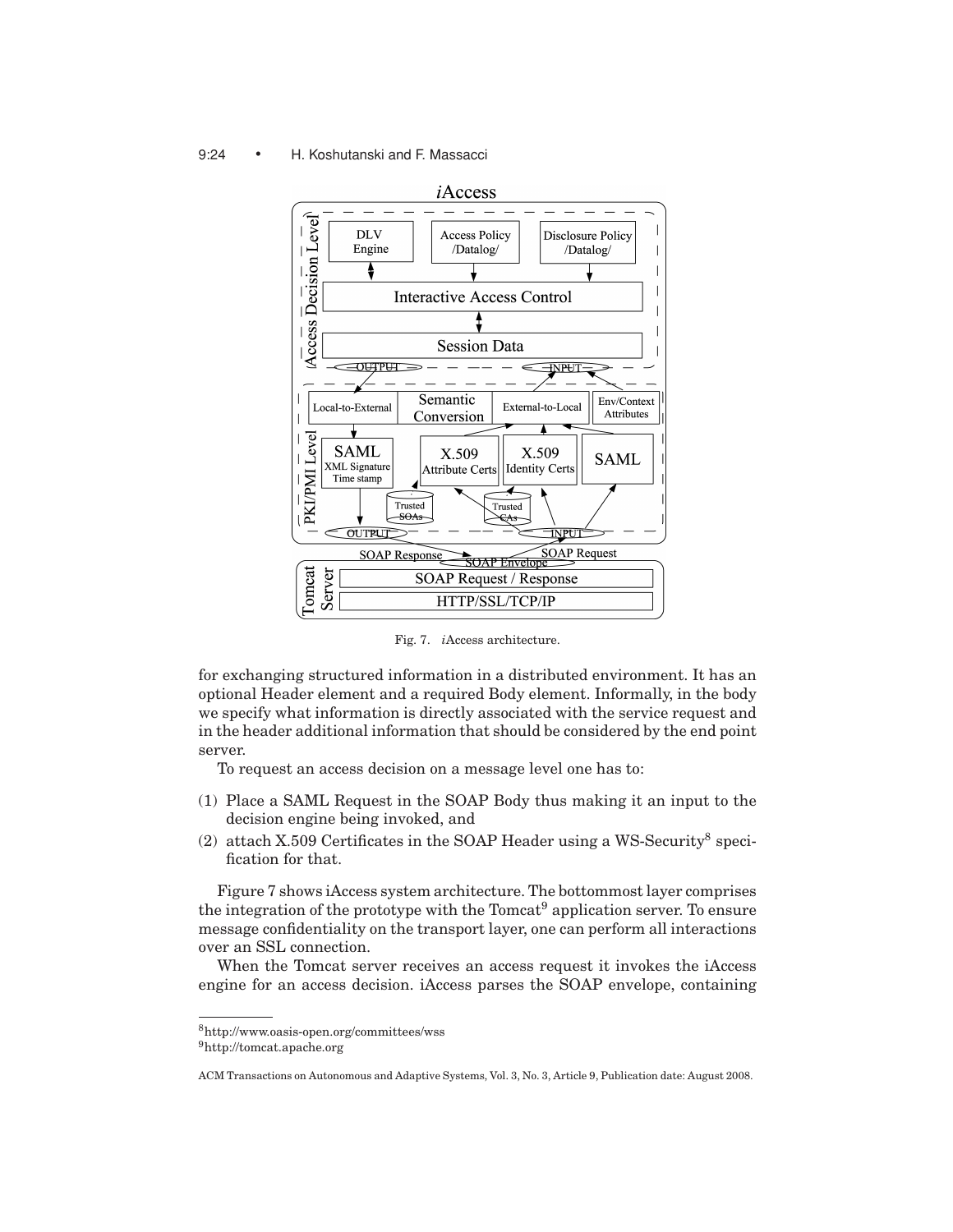the body and the header elements, and extracts  $X.509<sup>10</sup>$  certificates and the  $SAML<sup>11</sup>$  authorization query.

Next, iAccess validates and verifies the certificates and invokes the semantic conversion module. The verification against trusted CAs and SOAs is to internally identify those authorities that are known and trusted by a server. Authorities unknown to a server are internally represented according to some default criteria, for example, by using authorities' common name (CN) of the X.500 structure.

We note that the semantic conversion database is dynamically allocated and loaded depending on the domain the request comes from.

Once an access decision is taken iAccess invokes the conversion module for transforming grant, deny, or additional credentials onto a SAML decision assertion that is then wrapped in a SAML Response. Next, iAccess places a time-stamp for a validity period on the decision statement and digitally signs it to ensure the integrity of the information. The Tomcat server returns the SAML decision to the entity requesting it. When the SAML assertion is received it becomes an authorization certificate that is to be presented to an application enforcement module for providing access to a resource.

The Envr/Context module provides the environment and context attributes that access and disclosure policies are sensitive against (e.g. system time, state, network endpoint address etc).

# 8. IACCESS PERFORMANCE EVALUATION

We will present iAccess time response evaluation in three parts: PKI/PMI, access decision, and total time response. PKI/PMI covers the extraction of X.509 certificates and SAML request, certificate validation and verification, and logical predicates transformation. The second part corresponds to the actual interactive access control algorithm functionality. The overall time response includes the time response of PKI/PMI, access decision, and the time response of the conversion module for generating a digitally signed SAML response element containing the access decision.

We run the iAccess system on the access control policies described in Section 5. All the tests have been run on a PC with Windows XP, Intel Pentium 4 processor on 2 Ghz and 512 Mb of RAM.

Figure 8 shows the first set of trials. The performance has been measured in milliseconds and rounded to seconds when displayed on the diagram. We have invoked iAccess server 11 times with a different number of X.509 certificates. For that purpose, we generated X.509 attribute certificates with roles, fraunhofer *employee01* to fraunhofer *employee97*. Each trial has been done with increase of 10 certificates and the last one with as input of 100 certificates.

Each trial had of an input, the three certificates: Alice Milburk employee, Fraunhofer identity certificate, and Fraunhofer accredited institution; and the remaining certificates from the newly generated ones: the first trial with 2 of the new certificates, second with 7, third with 17 and so on, and the last one with

 $10X.509$  technology provider: http://www.bouncycastle.org

<sup>11</sup>SAML technology provider: http://www.opensaml.org

ACM Transactions on Autonomous and Adaptive Systems, Vol. 3, No. 3, Article 9, Publication date: August 2008.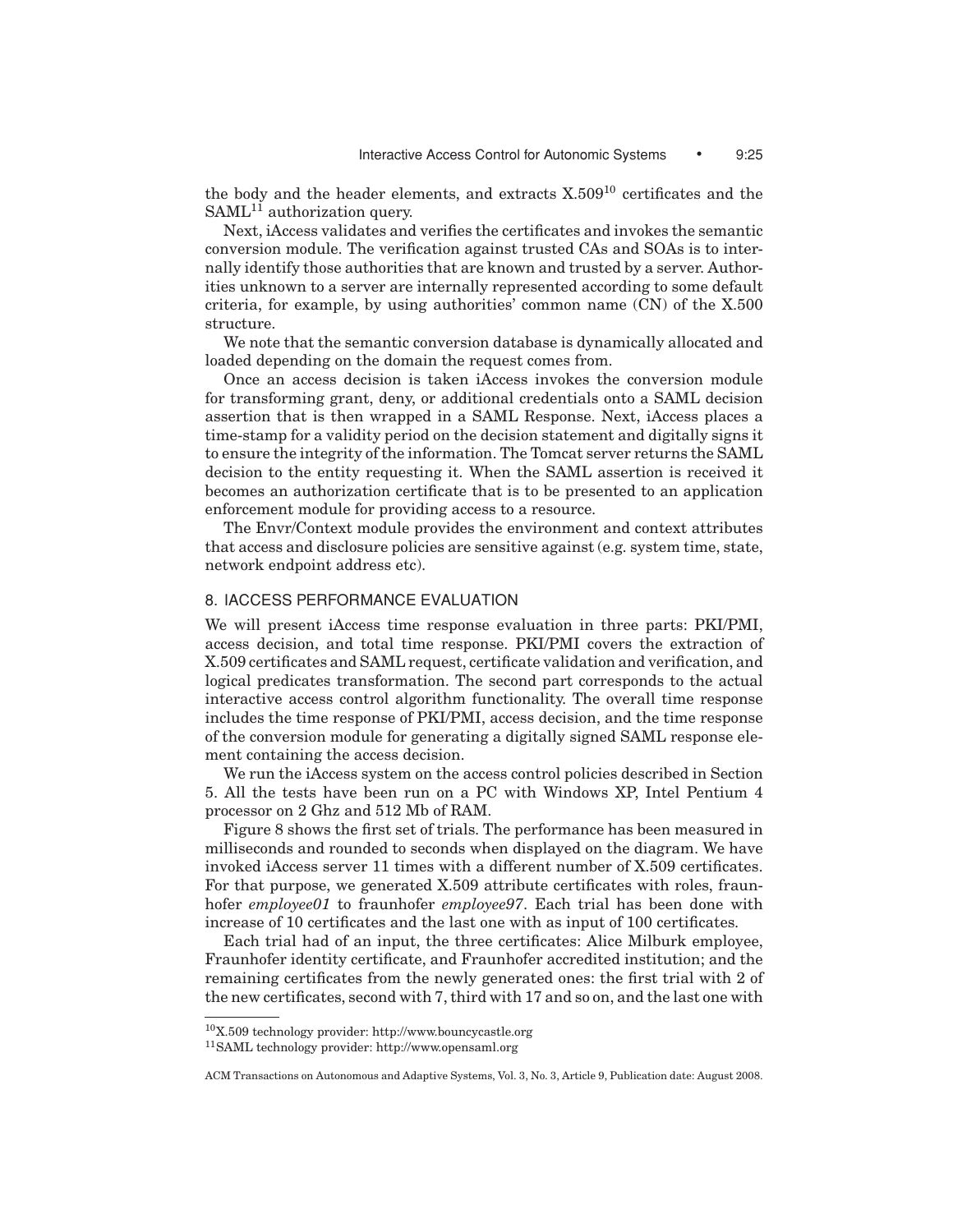



Fig. 8. iAccess performance with increased input of X.509 certificates.

97. Each trial specified access request for *conf* permission so that the system had to compute a set of missing credentials (in our case *juniorScientist*) for every request, thus obtaining the maximum system load.

The positive outcome of the first set of trials is that even with 100 certificates, the iAccess system response time to make a decision is around 1 second. We conclude that the number of certificates and their respective cryptographic operations are not a bottleneck for an iAccess timely decision. The generation of a digitally signed SAML response remained within the range of 70–150 milliseconds for all of the trials.

However, what we observed was that the access decision time remained less than 100 milliseconds for all 11 trials while only the PKI/PMI portion increased with the increased number of certificates. So, the total time response has been influenced mainly by the PKI/PMI portion.

The explanation for that is the way the access decision algorithm functions. If there are not enough access rights the algorithm computes the set of disclosable credentials and then invokes the abduction reasoning with the input being the set of credentials marked as hypotheses. If we look at the disclosure policy (Figure 6), we immediately find out that whatever credentials we input, the disclosure policy releases only the nine roles we have in the hierarchy and the four certificates of trusted CAs and SOAs. Thus with the increased number of clients' certificates, the number of hypotheses input to the abduction engine remained unchanged—10 facts—and the DLV engine took the same time to compute a set of missing credentials. Remember that we remove all presented credentials from the disclosable credentials, in our case the three certificates for an employee, legal key holder, and accredited organization.

Figure 9 shows the second set of trials but this time with an increased number of hypotheses in each trial. We modified the disclosure policy by adding new rules, such that for each presented credential in the range *employee01* to *employee97* the policy discloses a new credential *juniorScientist01* to *junior-Scientist97*, respectively. Additionally, we specified that each *juniorScientistXX*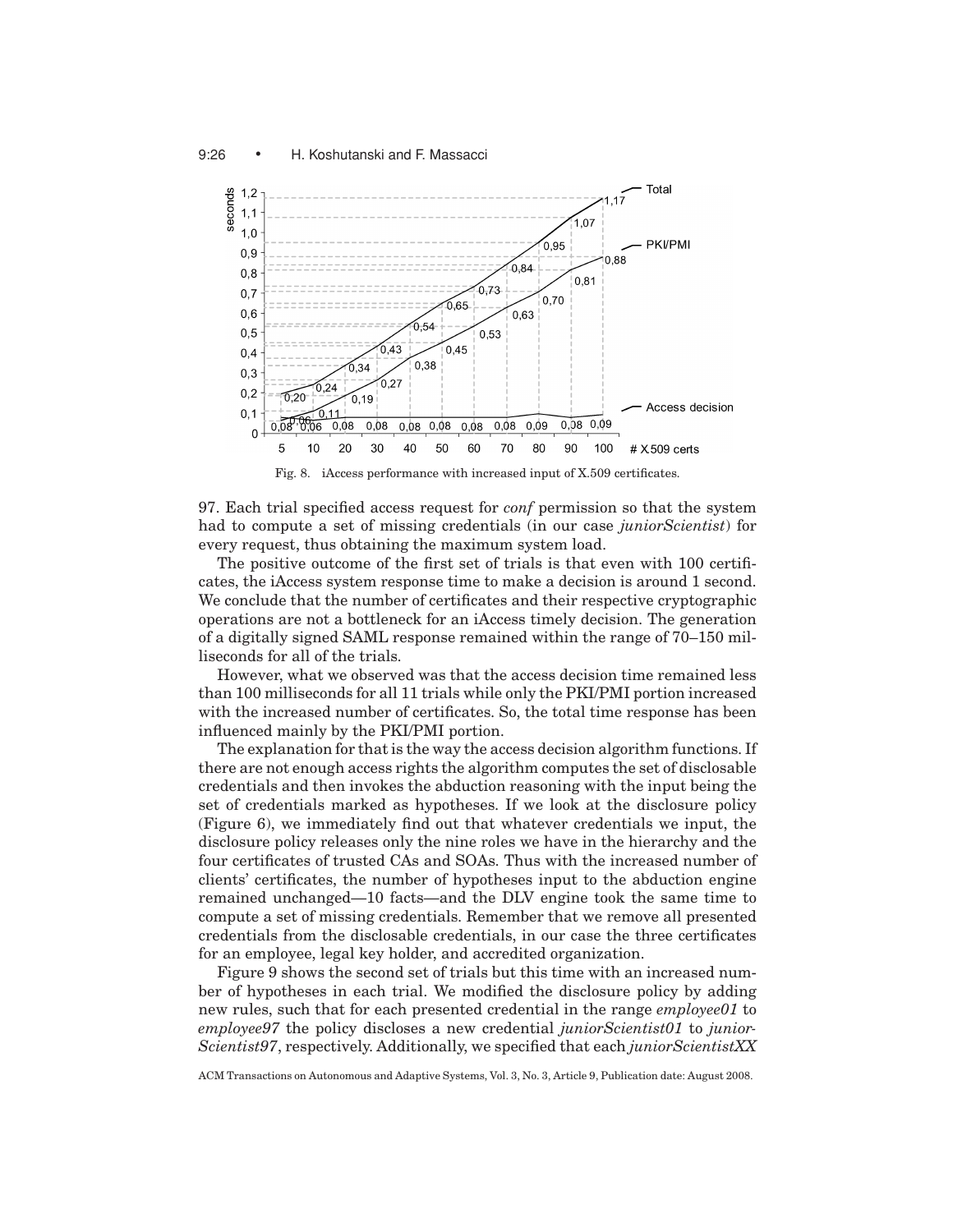

Fig. 9. iAccess performance with an increased number of hypotheses.

dominates the basic role *juniorScientist*. In this way by increasing the number of input certificates we increase the number of hypotheses to the abduction engine.

We have done nine trials, but this time starting with six certificates and increasing with one on each trial. On the horizontal axis we denote the number of input certificates, and in brackets the number of hypotheses, fed to the abduction engine. With 13 hypotheses the access decision time is 630 milliseconds and with 21 hypotheses the time response is approximately  $3^{1/2}$  minutes. The algorithm performance becomes very sensitive above 13 hypotheses. The PKI/PMI portion remains imperceptible with respect to the access decision time.

The conclusion from the second set of trials is that the number of disclosable credentials forms a critically important factor when designing access and disclosure policies. To mitigate the exponential time growth, one could define (split  $\mathcal{P}_\mathcal{D}$  to) a single disclosure policy per resource (or per group of resources) so that the system dynamically loads the relevant policy on request.

The main factor for the potential number of rounds needed to grant a service is the complexity of the access policy and particularly how many possible solutions exist for a service. Another possibility to increase system performance is to enable the server side to cache some client details for subsequent requests.

An interesting idea in Bertino et al. [2004], that could be well used in our setting, is the use of trust tickets. A trust ticket keeps information on recent successful negotiations (interactions) of credential exchange for a given resource. Thus, if a trust ticket is initially introduced (during an introductory phase) for the same resource, then the access process can be speeded up by omitting interactions on those requirements indicated in the trust ticket.

## 9. CONCLUSIONS

We have proposed a framework for access control for autonomic communication. The key idea is that in an autonomic network a client may have the right set of credentials but may not know it so an autonomic server needs a way to interact and communicate with the client who is missing credentials that grant access.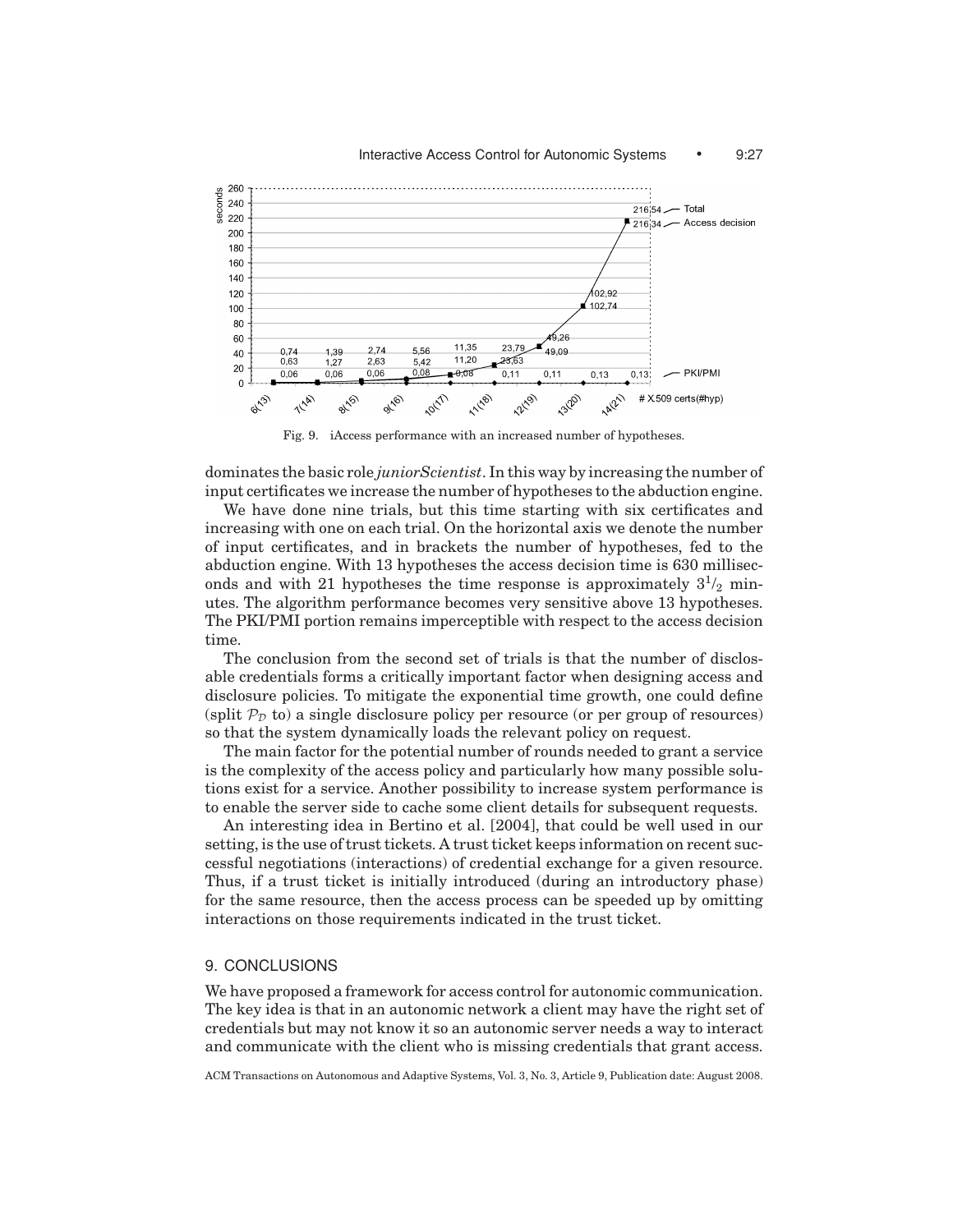## 9:28 • H. Koshutanski and F. Massacci

We have proposed a solution to this problem by extending classical policybased access control models with an advanced reasoning service: abduction. Built on top of it, we have presented the interactive access control algorithm that computes, on the fly, missing credentials that entail a request.

We enriched the framework over the existing policy-based approaches for access control by introducing the difference between monotonic and wellbehaved policies. The distinction extends our work on a wider set of policy languages with respect to the already existing approaches. We have shown that the access control framework is sound and correct. We have presented an implementation of the model and its performance evaluation.

A prerequisite for adoption of the model is the definition of high-level tools for policy specification and automated translation to their formal representation. We refer the reader to ASP RuleML<sup>12</sup> for an approach to adapt RuleML<sup>13</sup> language to express answer-set programs and their automated transformation to/from logic programs.

A complimentary direction to policy specification is the definition of tools for policy analysis. As we have seen, deduction and abduction could be successfully employed as core services for policy analysis. Just recently, abductive techniques have been considered for analyzing authorization policies [Becker and Nanz 2008].

Future work includes the extension of the interactive model to cope with automated credential discovery. The aim is to leverage the interactive process and reduce the number of credentials requested from a client. Another direction of research is what guarantees the interactive framework offers in terms of interoperability when applied to existing negotiation systems such as TrustBuilder [Winslett et al. 2002], Trust-X [Bertino et al. 2004], or PeerTrust [Nejdl et al. 2004].

#### APPENDIX

## APPENDIX (FORMAL PROOFS)

PROOF THEOREM 6.3. We prove the theorem in two parts. The first part proves that in a single interaction, if a cooperative client does not get grant *r*, he gets ask( $\mathcal{C}_{\mathcal{M}}$ ): a cooperative client will not be denied access by the algorithm. Second part (rather straightforward) shows that since the access policy is finite, then a cooperative client with a solution set for *r* will get grant *r*.

*Part 1.* Proof by induction on interaction steps:

*Interaction 1.* Client requests service *r* together with an initial set of presented credentials  $C_p = \emptyset$ . Fair access and interaction properties guarantee that: (1) a solution for *r* exists according to the access policy  $P_A$ , and (2) that the solution is disclosable by the disclosure policy  $\mathcal{P}_{\mathcal{D}}$ . Therefore, abduction reasoning finds a solution for *r* and the algorithm returns it to the client.

<sup>12</sup>http://www.kr.tuwien.ac.at/staff/roman/aspruleml

<sup>13</sup>http://www.ruleml.org

ACM Transactions on Autonomous and Adaptive Systems, Vol. 3, No. 3, Article 9, Publication date: August 2008.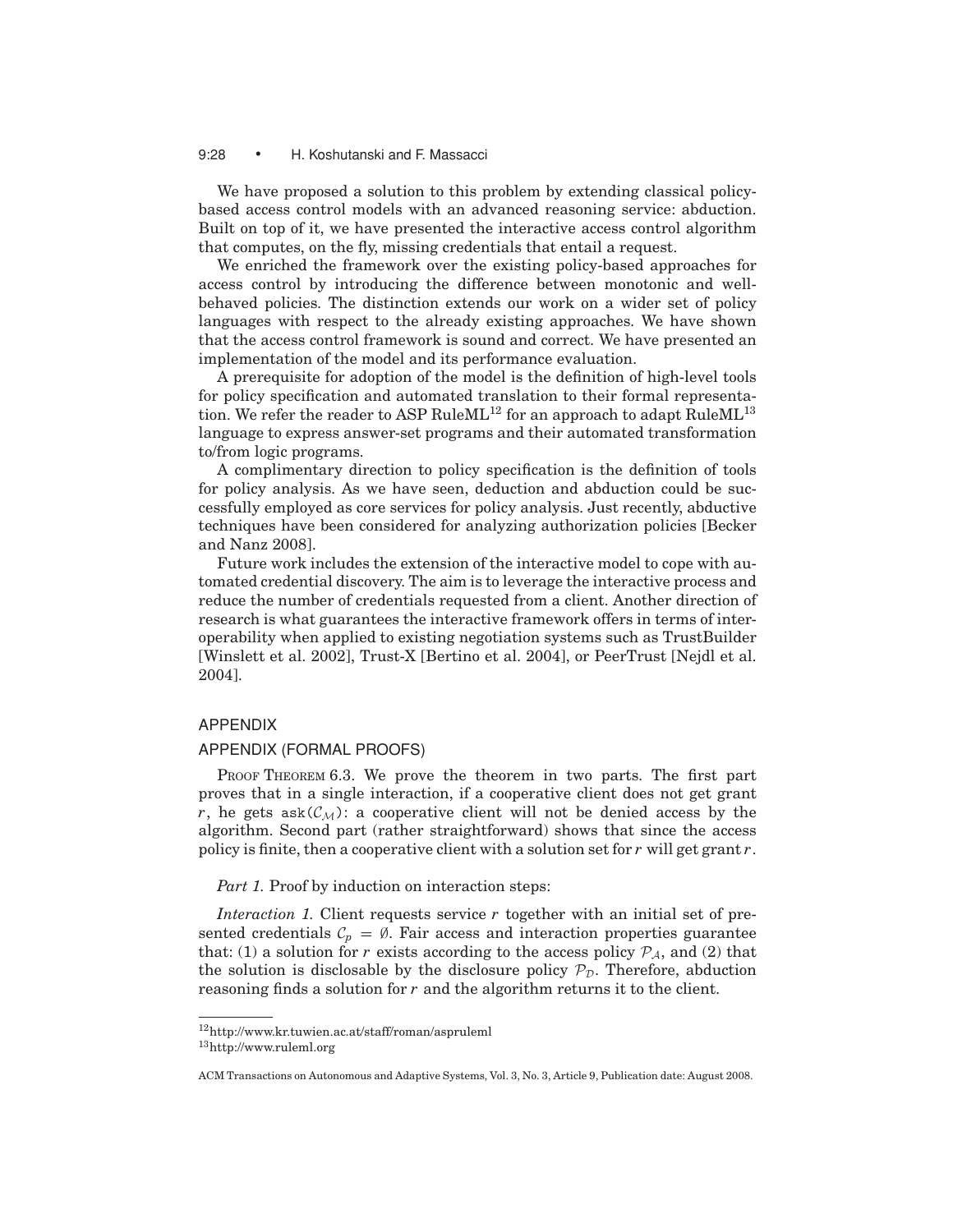*Interaction N.* Here we use the induction hypothesis that the client fails to get grant *r* and gets ask( $C_M$ ) at interaction step N-1. Now, suppose that the client fails to get grant *r* at interaction N. There are two reasons to fail: either there is no solution in the set of active credentials,  $C_p$ , that unlocks the request, or  $\mathcal{C}_{\mathcal{P}}$  makes the access policy state inconsistent so that no solution set in  $\mathcal{C}_{\mathcal{P}}$ entails the request.

The set of active credentials,  $\mathcal{C}_{\mathcal{P}}$ , increases only with credentials that are part of other solutions for  $r: \mathcal{C}_{\mathcal{P}} \subset (\mathcal{C}_{\mathcal{M}}^1 \cup \ldots \cup \mathcal{C}_{\mathcal{M}}^{N-1})$ , where  $\mathcal{C}_{\mathcal{M}}^i$  denotes the set of missing credentials returned at each interaction preceding the current one. Here we use the assumption that access policy  $P_A$  is *well-behaved*. According to Definitions 3.8, 3.7 and 3.6 it follows that  $\mathcal{C}_{\mathcal{P}}$  is a subset of a solution set for *r* (using the additive property) and is consistent with the access policy.

Therefore,  $C_{\mathcal{P}}$  preserves consistency in  $\mathcal{P}_{\mathcal{A}}$  and the only reason the client fails to get the grant is that there is no solution for  $r$  in  $\mathcal{C}_{\mathcal{P}}$ .

In step 3 the algorithm computes the set of disclosable credentials,  $C_{\mathcal{D}}$ . Since  $P_A$  and  $P_D$  guarantee fair access and interaction, then the solution set,  $\mathcal{C}_{\mathcal{S}}$ , that the client has, is disclosable— $\mathcal{C}_{\mathcal{S}} \subseteq (\mathcal{C}_{\mathcal{D}} \cup \mathcal{C}_{\mathcal{P}})$ —and not yet presented— $\mathcal{C}_{\mathcal{S}} \not\subseteq \mathcal{C}_{\mathcal{P}}$ .

Following that, the abduction reasoning will find a solution for *r* in step 4b and that solution is guaranteed by the existence of the nonempty set  $\mathcal{C}_{\mathcal{S}} \setminus \mathcal{C}_{\mathcal{P}}$ justified by:

- (i)  $(\mathcal{C}_{\mathcal{S}} \setminus \mathcal{C}_{\mathcal{P}}) \subseteq \mathcal{C}_{\mathcal{D}}$  and
- (ii)  $(C_S \cup C_P) \subset (C_M^1 \cup ... \cup C_M^{N-1} \cup C_S).$

Since  $P_A$  is well-behaved it follows that  $C_S \cup C_P$  does not make  $P_A$  inconsistent:  $P_A \cup C_P \cup C_S \not\models \bot$ , and the client gets ask( $C_M$ ) at interaction step N.

*Part 2.* We proved in Part 1 that in a single interaction step, if a cooperative client does not get grant *r* he gets ask( $C_M$ ).

There are a finite number of solutions for each request *r* simply because  $P_A$  consists of a finite number of access rules. The abduction reasoning service at each interaction computes different solutions with respect to the solutions computed in previous interactions because we remove all credentials that have been already requested to a client from the disclosable credentials (ref. step 4a).

Since there are finite solution sets for  $r$ , and since the client has one of them, therefore the client, in a finite number of interaction steps, will be asked to present  $\mathcal{C}_{\mathcal{S}}, (\mathcal{C}_{\mathcal{S}} \subseteq \mathcal{C}_{\mathcal{P}})$ , and will get grant  $r$ .  $\Box$ 

## ACKNOWLEDGMENTS

The authors wish to thank the anonymous reviewers for their useful and constructive comments.

#### **REFERENCES**

APT, K. 1990. Logic programming. In *Handbook of Theoretical Computer Science*, J. van Leeuwen, Ed. Elsevier.

BASELICE, S., BONATTI, P. A., AND FAELLA, M. 2007. On interoperable trust negotiation strategies. In *Proceedings of the IEEE International Workshop on Policies for Distributed Systems and Networks (POLICY'07)*. IEEE Computer Society, 39–50.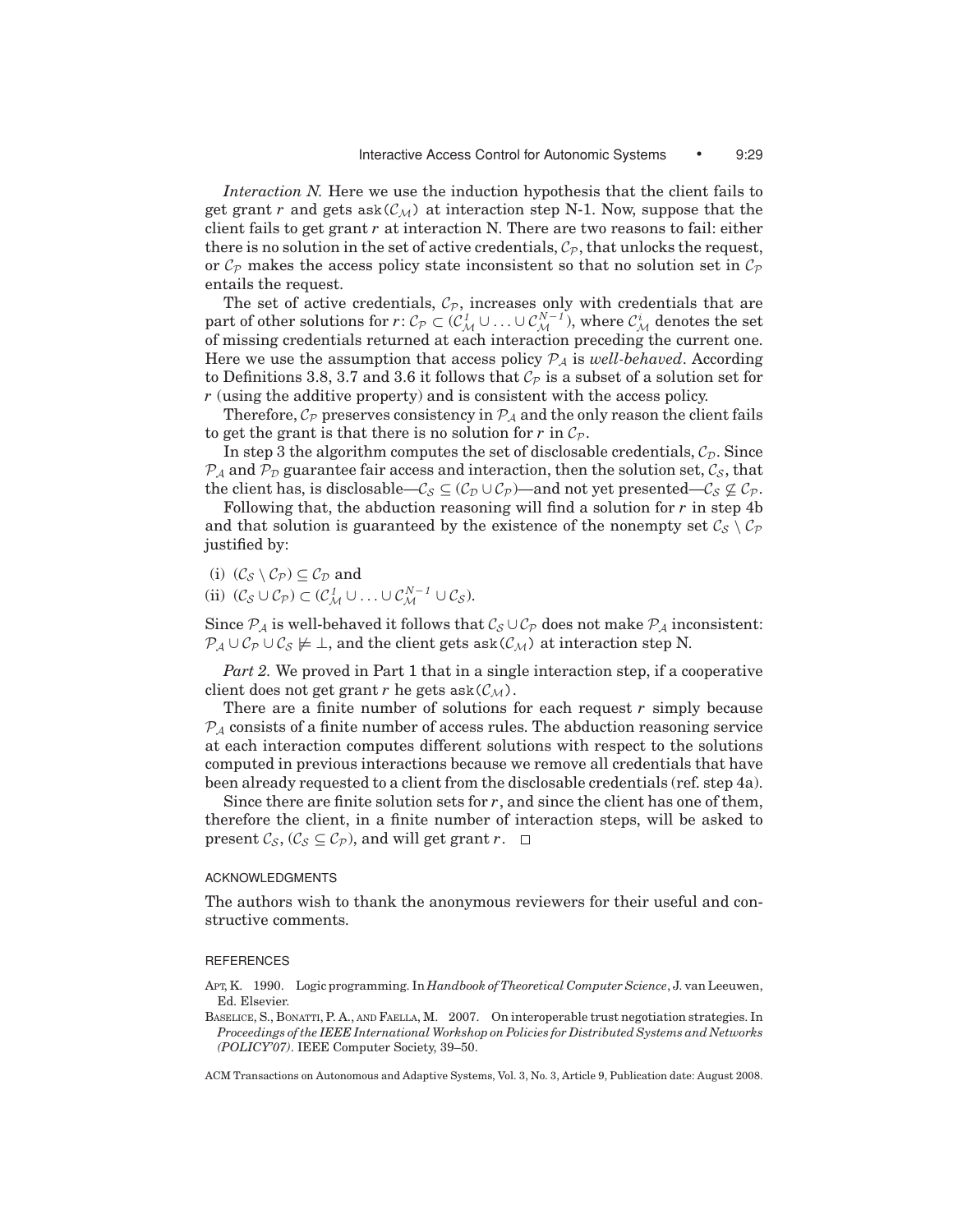#### 9:30 • H. Koshutanski and F. Massacci

- BECKER, M. Y. AND NANZ, S. 2008. The role of abduction in declarative authorization policies. In *Proceedings of the 10th International Symposium on Practical Aspects of Declarative Languages (PADL'08)*.
- BERTINO, E., CATANIA, B., FERRARI, E., AND PERLASCA, P. 2001. A logical framework for reasoning about access control models. In *Proceedings of the 6th ACM Symposium on Access Control Models and Technologies (SACMAT)*. ACM Press, 41–52.
- BERTINO, E., FERRARI, E., AND SQUICCIARINI, A. C. 2004. Trust-X: A peer-to-peer framework for trust establishment. *IEEE Trans. Knowl. Data Eng. 16*, 7, 827–842.
- BONATTI, P. AND SAMARATI, P. 2002. A unified framework for regulating access and information release on the web. *J. Comput. Secur. 10*, 3, 241–272.
- CONSTANDACHE, I., OLMEDILLA, D., AND SIEBENLIST, F. 2007. Policy-driven negotiation for authorization in the grid. In *Proceedings of the IEEE International Workshop on Policies for Distributed Systems and Networks (POLICY'07)*. IEEE Computer Society, 211–220.
- DAMIANOU, N., DULAY, N., LUPU, E., AND SLOMAN, M. 2001. The Ponder policy specification language. In *Proceedings of the International Workshop on Policies for Distributed Systems and Networks (POLICY'01)*. IEEE Computer Society, 18–38.
- DE CAPITANI DI VIMERCATI, S. AND SAMARATI, P. 2001. Access control: Policies, models, and mechanism. In *Foundations of Security Analysis and Design—Tutorial Lectures*, R. Focardi and F. Gorrieri, Eds. Lecture Notes in Computer Science, vol. 2171. Springer-Verlag.
- DENECKER, M. AND SCHREYE, D. D. 1998. SLDNFA: An abductive procedure for abductive logic programs. *J. Logic Progr. 34*, 2, 111–167.
- EITER, T., GOTTLOB, G., AND LEONE, N. 1997. Abduction from logic programs: Semantics and complexity. *Theor. Comput. Sci. 189*, 1-2, 129–177.
- FERRAIOLO, D. F., SANDHU, R., GAVRILA, S., KUHN, D. R., AND CHANDRAMOULI, R. 2001. Proposed NIST standard for role-based access control. *ACM Trans. Inform. Syst. Secur. 4*, 3, 224–274.
- GELFOND, M. AND LIFSCHITZ, V. 1988. The stable model semantics for logic programming. In *Proceedings of the 5th International Conference on Logic Programming (ICLP'88)*, R. Kowalski and K. Bowen, Eds. MIT-Press, 1070–1080.
- KAPADIA, A., SAMPEMANE, G., AND CAMPBELL, R. H. 2004. Know why your access was denied: Regulating feedback for usable security. In *Proceedings of the 11th ACM Conference on Computer and Communications Security*. ACM Press, 52–61.
- KOSHUTANSKI, H. AND MASSACCI, F. 2005. Interactive credential negotiation for stateful business processes. In *Proceedings of the 3rd International Conference on Trust Management (iTrust)*. Lecture Notes in Computer Science, vol. 3477. Springer-Verlag, 257–273.
- KOSHUTANSKI, H. AND MASSACCI, F. 2007. A negotiation scheme for access rights establishment in autonomic communication. *J. Netw. Syst. Manag. 15*, 1, 117–136. Springer.
- LEONE, N., PFEIFER, G., FABER, W., EITER, T., GOTTLOB, G., PERRI, S., AND SCARCELLO, F. 2006. The DLV system for knowledge representation and reasoning. *ACM Trans. Comput. Logic*. http://www.arxiv.org/ps/cs.AI/0211004.
- LI, J., LI, N., AND WINSBOROUGH, W. H. 2005. Automated trust negotiation using cryptographic credentials. In *Proceedings of the 12th ACM Conference on Computer and Communications Security*. ACM Press, 46–57.
- LI, N., GROSOF, B. N., AND FEIGENBAUM, J. 2003. Delegation logic: A logic-based approach to distributed authorization. *ACM Trans. Inform. Syst. Secur. 6*, 1, 128–171.
- LI, N., MITCHELL, J. C., AND WINSBOROUGH, W. H. 2002. Design of a role-based trust-management framework. In *Proceedings of the IEEE Symposium on Security and Privacy (S&P'02)*. IEEE Press, 114–130.
- LYMBEROPOULOS, L., LUPU, E., AND SLOMAN, M. 2003. An adaptive policy based framework for network services management. *J. Netw. Syst. Manag. 11*, 3, 277–303.
- NEJDL, W., OLMEDILLA, D., AND WINSLETT, M. 2004. PeerTrust: Automated trust negotiation for peers on the semantic web. In *VLDB Workshop on Secure Data Management (SDM)*. Lecture Notes in Computer Science, vol. 3178. Springer, 118–132.
- SALTZER, J. H. AND SCHROEDER, M. D. 1975. The protection of information in computer systems. *Proc. IEEE 63*, 9, 1278–1308.
- SEAMONS, K. AND WINSBOROUGH, W. 2002. Automated trust negotiation. US Patent and Trademark Office. IBM Corporation, patent application filed March 7, 2000.